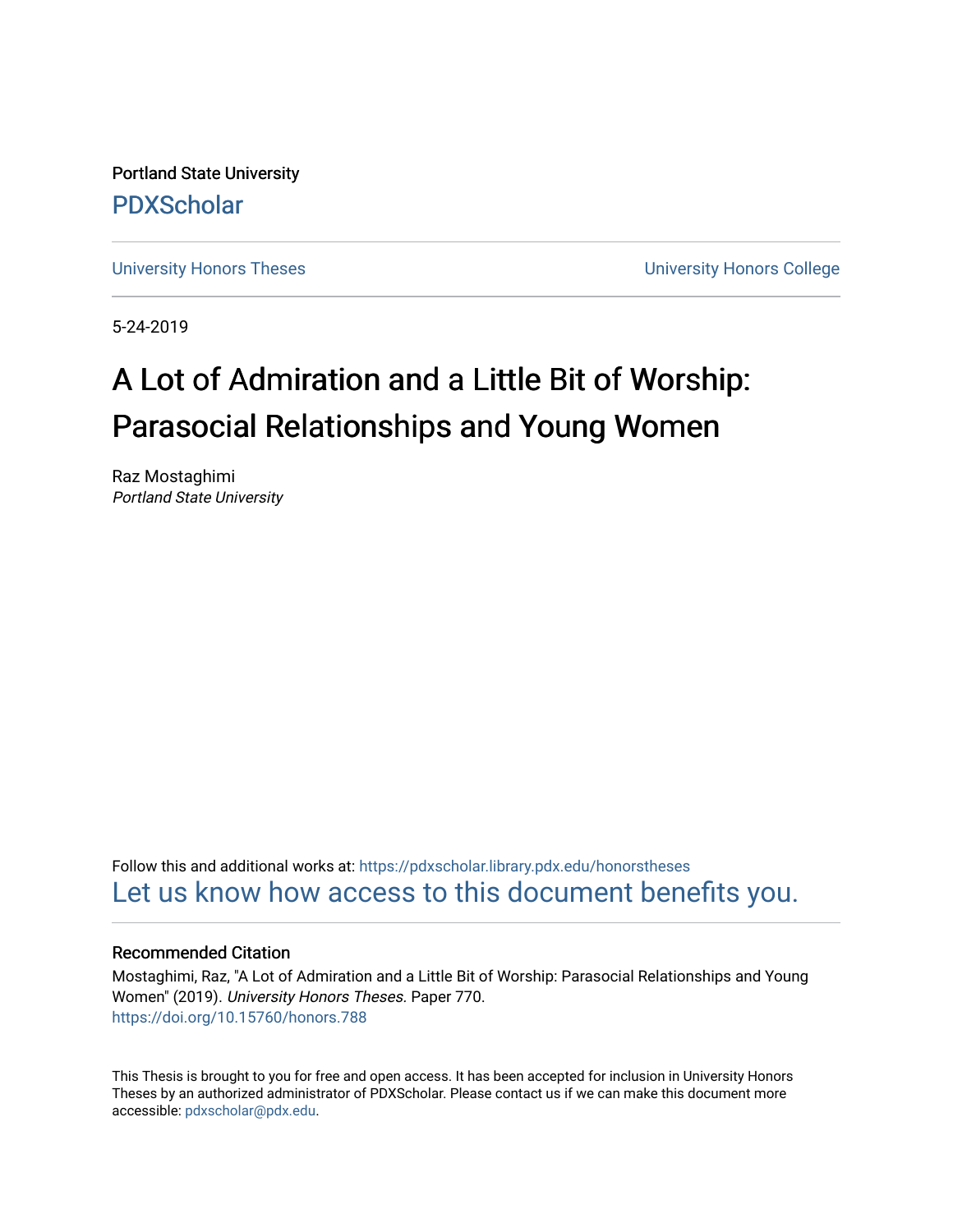A Lot of Admiration and a Little Bit of Worship: Parasocial Relationships and Young Women

by

### Raz Mostaghimi

An undergraduate honors thesis submitted in partial fulfillment of the

requirements for the degree of

Bachelor of Arts

in

University Honors

and

Communication Studies

Thesis Adviser

Ian Lowrie

Portland State University

2019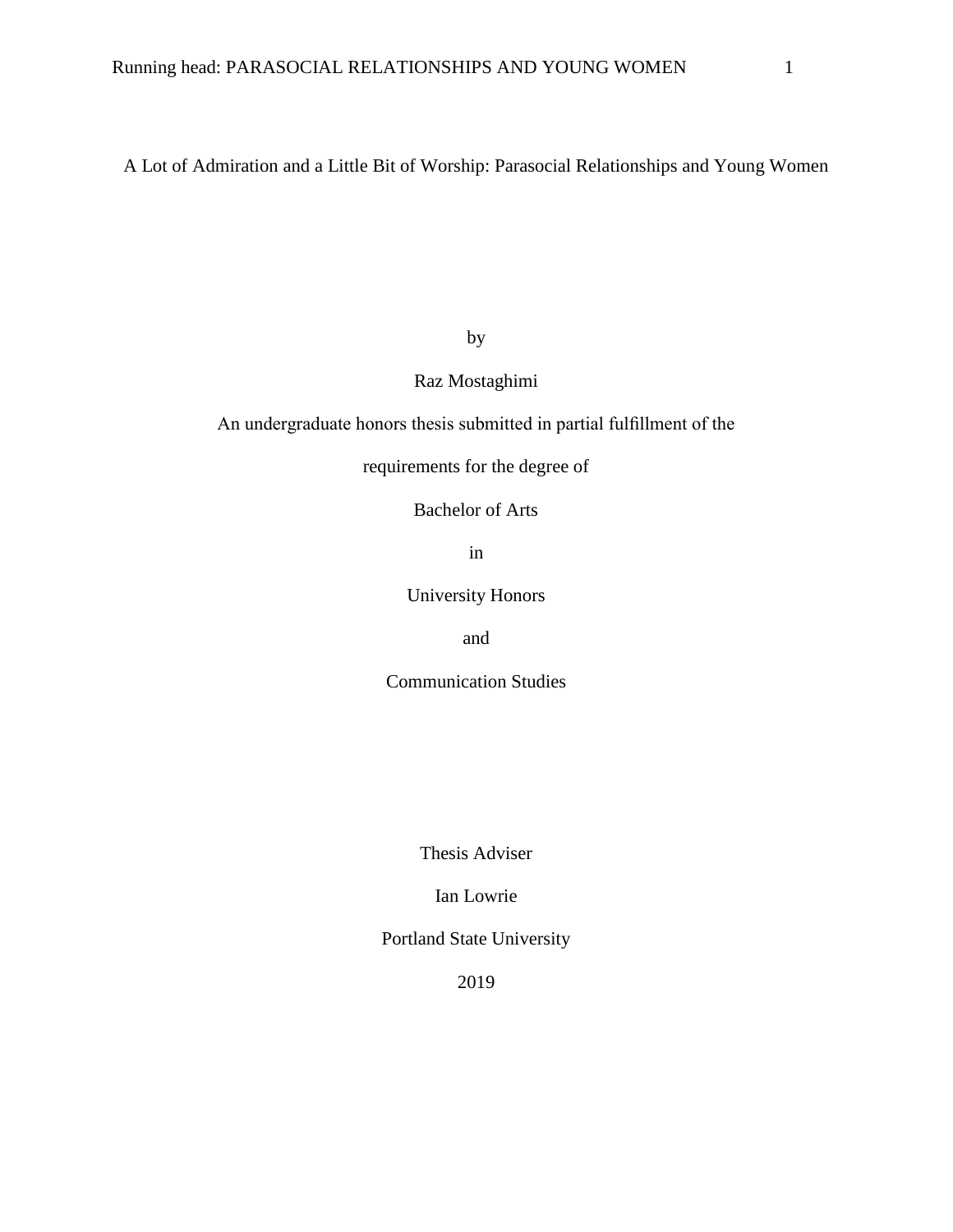#### Abstract

This research examines young women's experiences with parasocial relationships (PSR) and how they use media in relation to their PSRs. I intended to determine if young women experienced romantic (PSRR) and platonic PSR in different ways with different goals, if PSR/PSRR impacted young women's beliefs and behaviors, how PSR used social media in relation to their PSR, and if nonfictional and fictional media figures resulted in different goals for the PSR. I recruited Portland State University students who were women between the ages of 18 and 30 for a focus group and follow-up interviews on the subject of their PSRs. I found that young women's PSRs reflected Ball-Rokeach's media dependency goals of orientation, understanding, and play, and that PSRs allowed young women to fulfill what Horton and Wohl refer to as their enacted roles.

*Keywords:* parasocial interaction, parasocial relationships, young women, media system dependency theory

At the age of fourteen, an already emotionally turbulent time for anyone, JB was heartbroken for two months. Her favorite YouTubers, a group of six young men known as O2L, had disbanded. To show her love and support, she drew six tally marks on each wrist, representing each member of O2L. JB said that the breakup was the only thing she talked about for those two months of mourning. Eventually, her friends confronted her: "There was one day where they were like, '[JB], you were saying that like these people care about you like more than anyone in your real life does. And that's not cool,'" JB told us. "'We cannot be your friends if you're going to be like this.'" Her love for a group of YouTubers she had never met— and the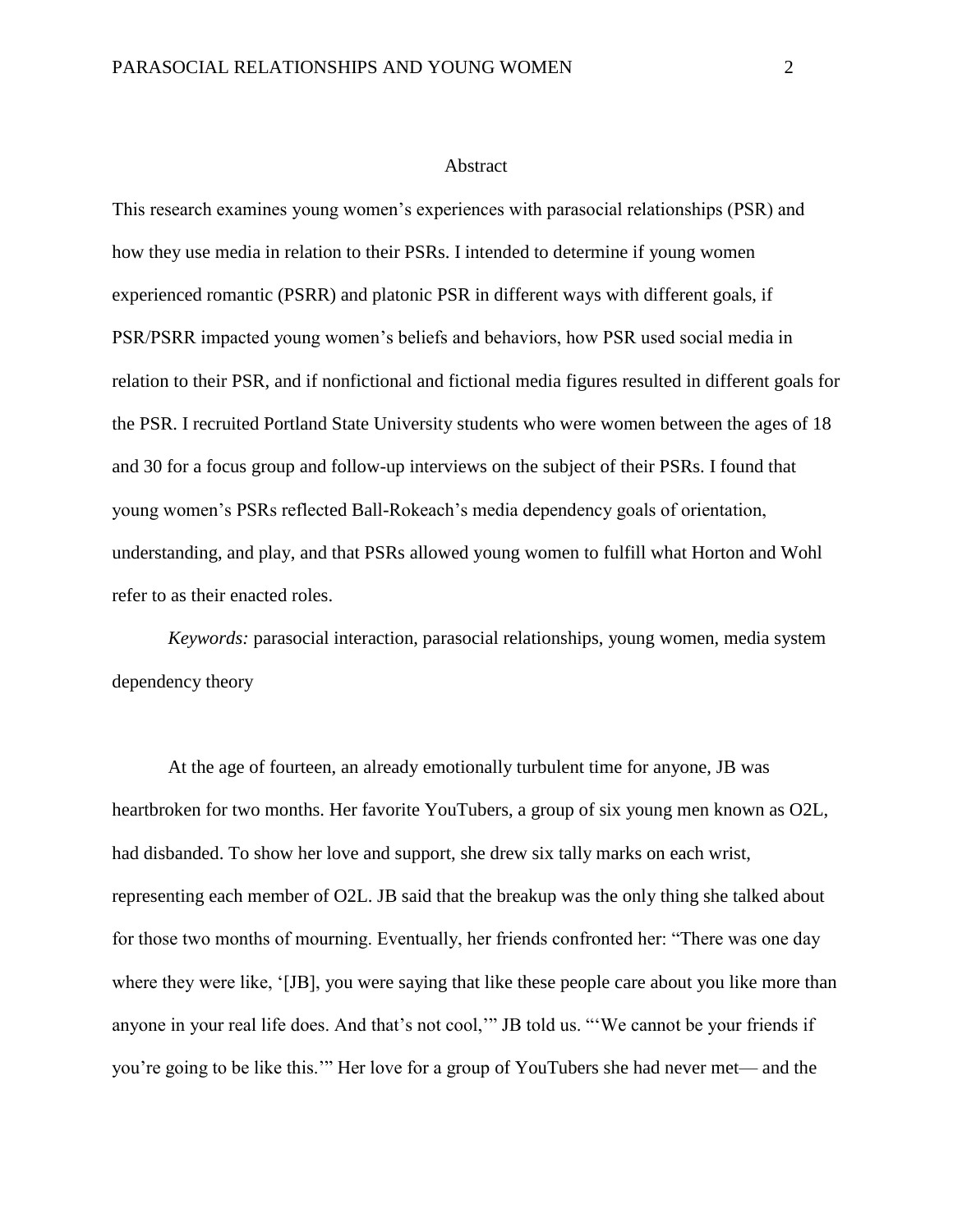subsequent heartbreak of never seeing them together again— was so intense that it ostracized the friends she had made in school. How could a bond formed via screen eclipse friendships with people she saw nearly every day?

The theory of parasocial interaction is one of the countless attempts by communications scholars to determine how, and to what extent, media affect us. Many theories, such as social cognitive theory and cultivation theory, focus on media's ability to influence the public on topics such as violence and perceived threats. What I have found most interesting about media is their ability to connect with us, the audience, so intimately. We can be emotionally moved by media to the extent that we form relationships to their personae akin to the intimate social relationships we have in our day-to-day lives. Parasocial interaction refers to the one-sided interaction a viewer has when consuming media— such as frustration with a character in a horror movie refusing to back down from the killer, or delight and excitement from watching a favorite musician's new music video. Parasocial relationships (PSR) are the one-sided emotional bonds viewers form with media personae (also referred to as media personas or media figures) both during and after media consumption. For this thesis, I conducted a focus group and various interviews with young women who self-identified as having a parasocial relationship. I found that the data gathered from these interviews differed from my initial expectations. Though they did not fully address my research questions, these interviews gave me insight into other, unexpected aspects of parasocial interaction. In contrast to academic and popular sources painting parasocial relationships as a "trick" that unwitting audiences fall for, the young women interviewed used parasocial relationships as a tool to explore and strengthen various social roles in their lives, such as understanding themselves and their relationship needs, determining how to act and interact, and engaging in creative and social leisure activities. I will begin by providing a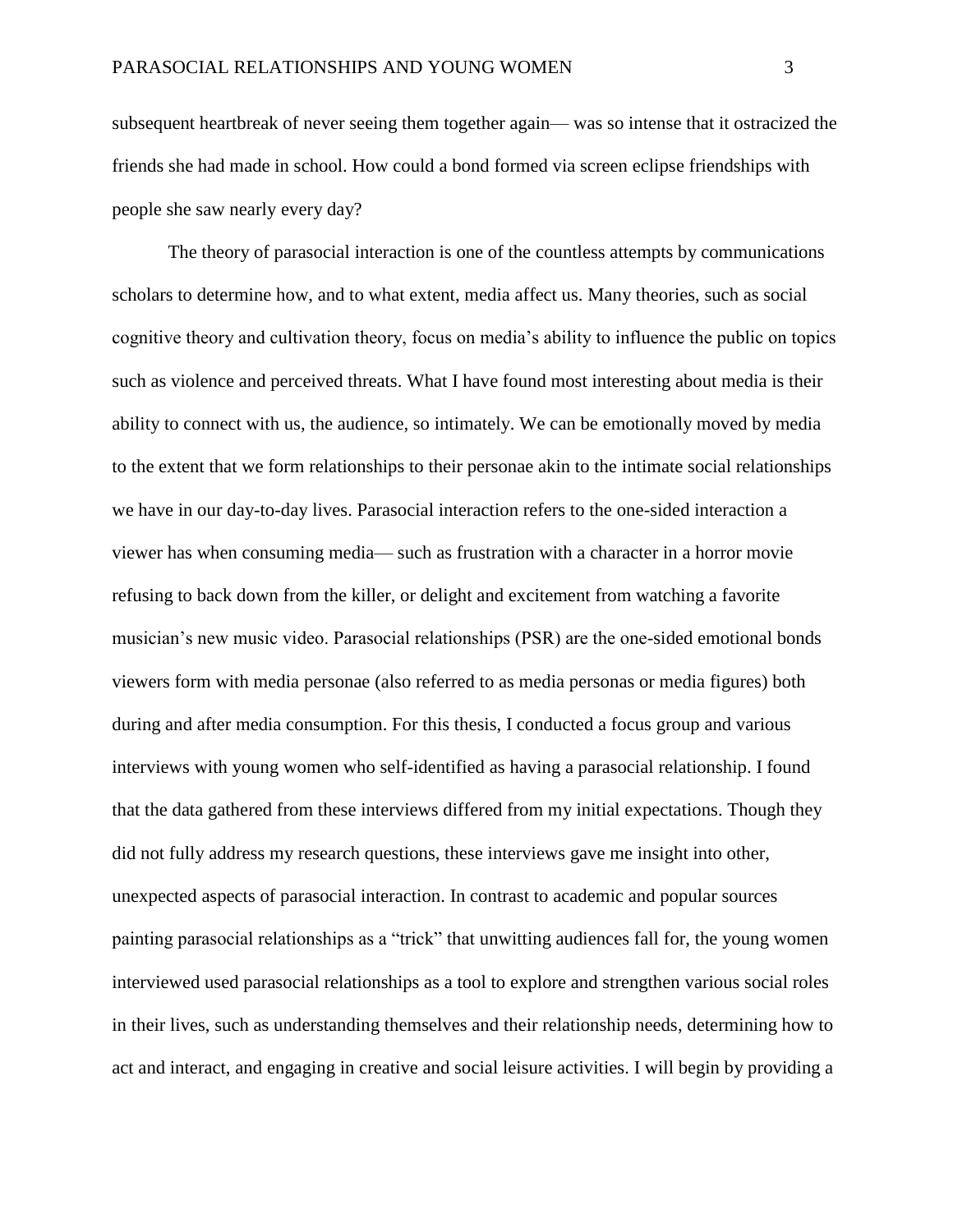review of previous research on parasocial relationships, which indicates a need for more qualitative research and provides the theoretical frameworks of audience interaction and media systems dependency. After describing my methods, research questions, and results, I will describe the most relevant findings. I divided the findings into four main themes surrounding PSR: self-awareness and comparison of PSR, transportation and identification, creative hobbies and social bonding, and enacted roles and parasocial influence.

#### **Literature review**

The previous research on parasocial relationships has largely consisted of quantitative surveys and literature reviews. Common themes of this research include the stigma of parasocial relationships, the relationship between parasocial interaction and identification or self-esteem, parasocial interaction and opinion leadership, as well as parasocial romantic relationships and their impacts on perceptions of real-life romantic relationships. I will begin by describing the initial theory of parasocial interaction, then I will provide some empirical studies that test aspects of PSR that are relevant to my research. Then, I will examine a theoretical article about the process of parasocial interaction and review Ball-Rokeach's media systems dependency theory, which lays down an analytical framework for my findings.

Horton and Wohl's seminal 1956 paper introduces the theory of parasocial interaction. They describe parasocial relationships as "the seeming face-to-face relationship with the performer" the viewer experiences when consuming radio, television, or film (1956, p. 215). They explore this phenomenon through what they describe as "personality programs" television shows run by a host that interacts with both the studio audience and viewers at home. Horton and Wohl provide a narrower definition of "media personae" than other scholars in the field: unlike actors, their sole purpose is to cultivate a parasocial interaction or relationship with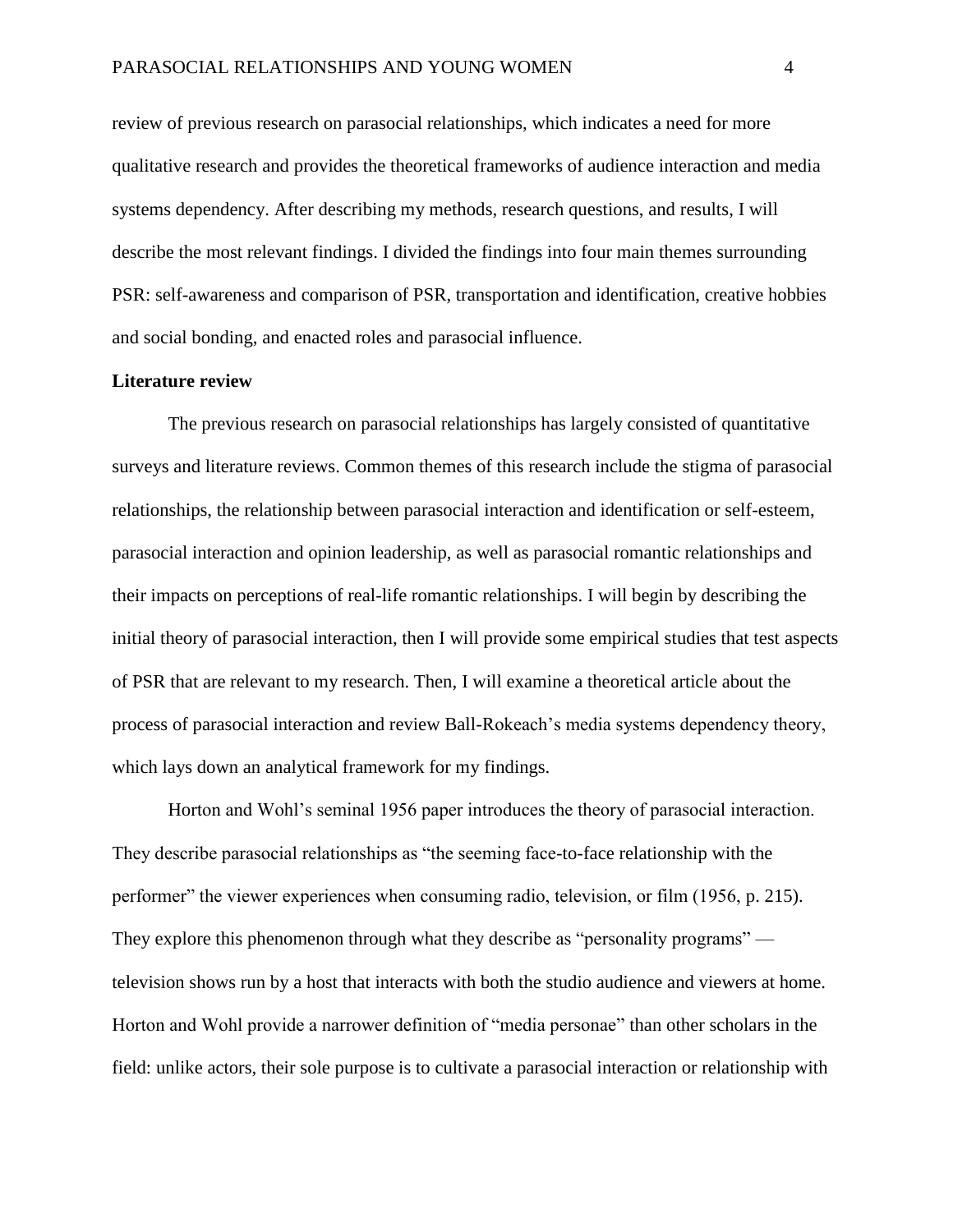the audience. Horton and Wohl argue that the viewer is also performing, like the media persona, when consuming media, because "the spectator must be able to play the part demanded of him; and this raises the question of the compatibility between his normal self [...] and the kind of self postulated by the program schema and the actions of the persona" (Horton & Wohl, p. 223). Horton & Wohl argue that parasocial relationships are contingent on whether the viewer can properly fulfill the role expected of the relationship. These enacted roles "may be an idealized version of an everyday performance"— for example, when a young woman listens to a romantic song by a boy band she may enter the role of the girl about whom the song is written (Horton  $\&$ Wohl, p. 225). They are also often vicarious in nature. Although parasocial relationships are driven by a performer, Horton and Wohl imply that there is another performance happening on the audience's end. They must, at the very least, act along with whatever fantasy the media persona is presenting. An even more successful audience performance would involve emotional investment in a program even after watching the program, or slightly adjusting one's behaviors in order to match a beloved character.

Following Horton and Wohl's initial introduction of the theory, there have been many quantitative studies testing various aspects of parasocial interaction and relationships, and some theoretical expansions on the theory. Giles' 2002 literature review of parasocial interaction research, although over a decade old, provides insight into the field that still resonates. Some of the key issues in parasocial research that need clarifying, according to Giles, are differentiating between identification and parasocial interaction, examining how PSIs vary based on the type of media persona, and how PSIs and PSRs develop and impact people as they grow older.

One area of parasocial research explores how consumers accept or reject media messages based on their parasocial relationships. Stehr, Rossler, Leissner, and Schonhardt (2015) found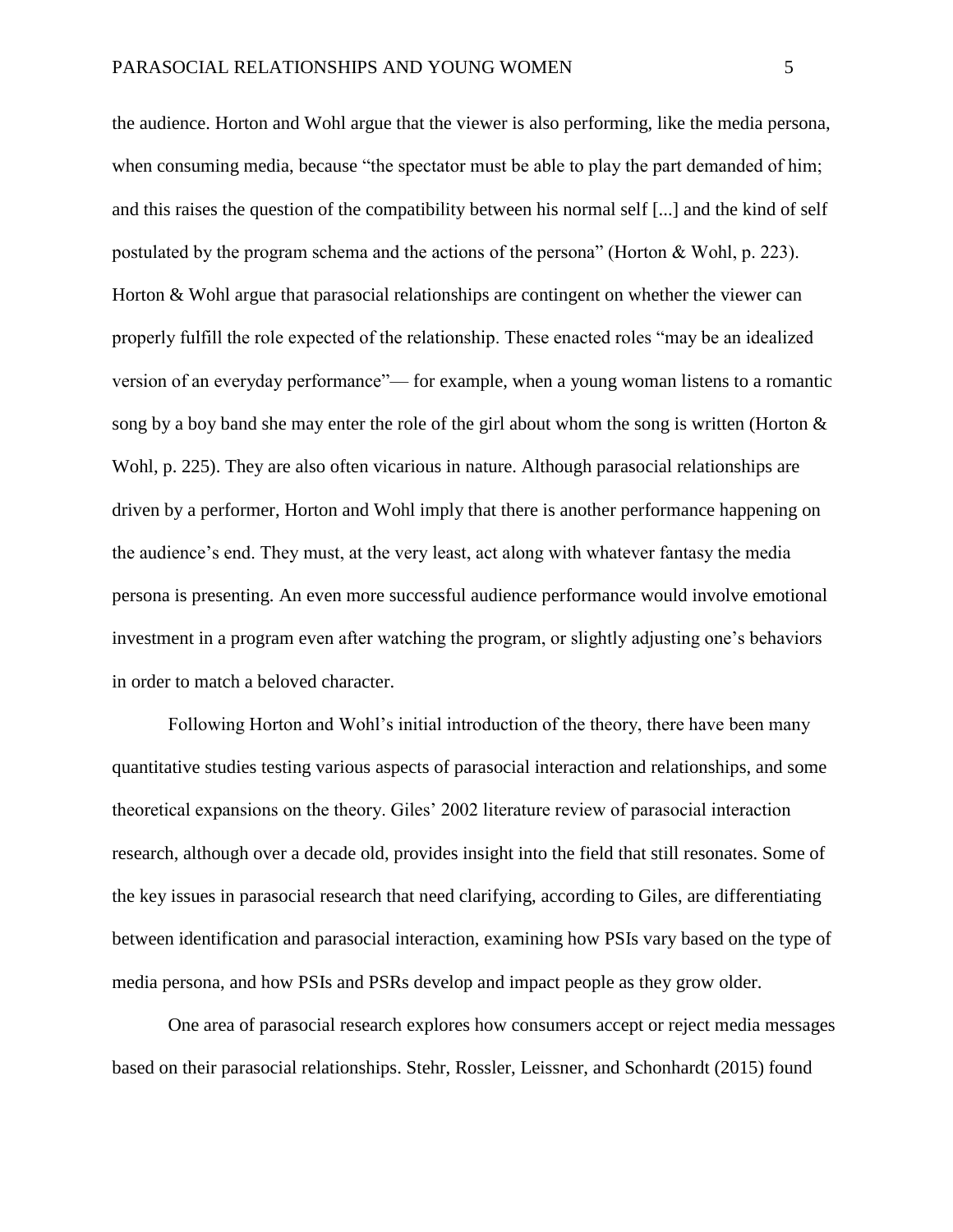that parasocial relationships allow media personalities to become opinion leaders, creating parasocial opinion leadership. Media users assign trustworthy characteristics to personas with whom they have parasocial relationships. Parasocial opinion leaders are able to simplify information, "orient their followers to certain values," and make viewers interested in new topics (p. 991-991). Tukachinsky and Sangalang (2016) found that parasocial interactions encourage reacting to and resisting media effects, yet parasocial relationships do not. Tukachinsky and Sangalang conclude that a parasocial interaction encourages viewers to talk back, while a positive parasocial relationship may encourage the viewer to simply agree with everything said, in concordance with Stehr et al.'s model of parasocial opinion leadership. Perhaps the audience's desire to play along with the role assigned in the parasocial interaction leads to following the media figure's opinion. Interestingly, the participants did not describe changing their opinions for a PSR. They instead claimed they mostly already agreed with their media figures or would recognize when the media figure did something that they disagreed with. I will discuss this in further detail in my findings.

Researchers such as Derrick, Gabriel, and Tippin (2008) specifically test the relationship between parasocial relationships and self-esteem. They propose that parasocial relationships assist those with low self-esteem in forming real-life relationships. They found that the closer a celebrity was to their ideal selves the more they liked them, low self-esteem participants felt more similarity between their real selves and their ideal selves while thinking of their favorite celebrities, and that these effects were unique to parasocial relationships. Derrick et al.'s research suggest that identifying with a media persona can lead to forming a parasocial relationship with them, which in turn can improve self-esteem. Similar to Horton and Wohl's description of the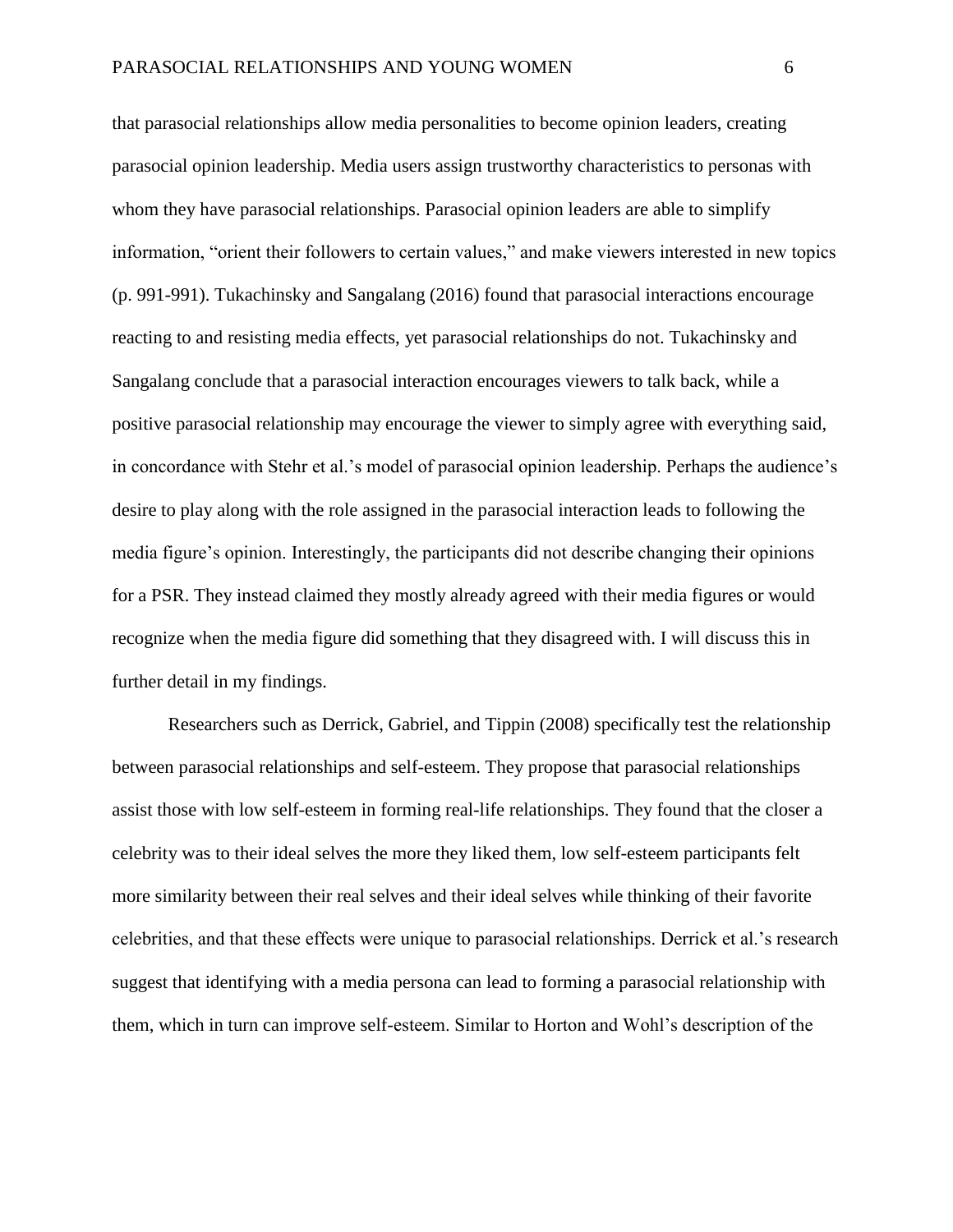audience's vicarious or enacted roles they play in PSI, Derrick et. al's findings imply that parasocial relationships help audiences strive toward their ideal selves.

Enacted roles go beyond one's relationship with oneself, and parasocial relationships often provide a place for audiences and media figures to play the role of romantic partners, though not always in a healthy manner. In a cross-sectional survey geared towards young women reminiscing on teen parasocial crushes, Erickson and Dal Cin (2017) found that those who had parasocial romantic attachments in adolescence had more idealized and heteronormative ideas about romance and a greater desire for passionate romantic love. They claim that this desire has both positive and negative results— on one hand, passionate romantic feelings are an important part of emotional development, but they can have a heavy toll, especially on adolescent and young adult women. Tukachinsky and Dorros (2018) also surveyed teenaged and college-aged women about their parasocial romantic relationships (PSRRs) and found that romantic parasocial attachments correlate with increased desired intensity in romantic relationships and decreased relational satisfaction. These studies suggest that parasocial romantic relationships cultivate intensified— perhaps unrealistic— standards of orthosocial (the opposite of parasocial, interpersonal) romance.

Beyond quantitative inquiries into PSR, another important subfield of previous research has also theorized about the process of audience interaction with media and the levels of PSR intensity. Brown (2015) suggests a model that outlines the levels of parasocial interaction and its relationship to identification. Brown states that there are four consecutive processes in audience interaction with media personas: transportation, parasocial interaction, identification, and worship. Transportation refers to when an individual becomes "emotionally and psychologically involved in both the narrative and with the characters in the narrative" (Brown, p. 262).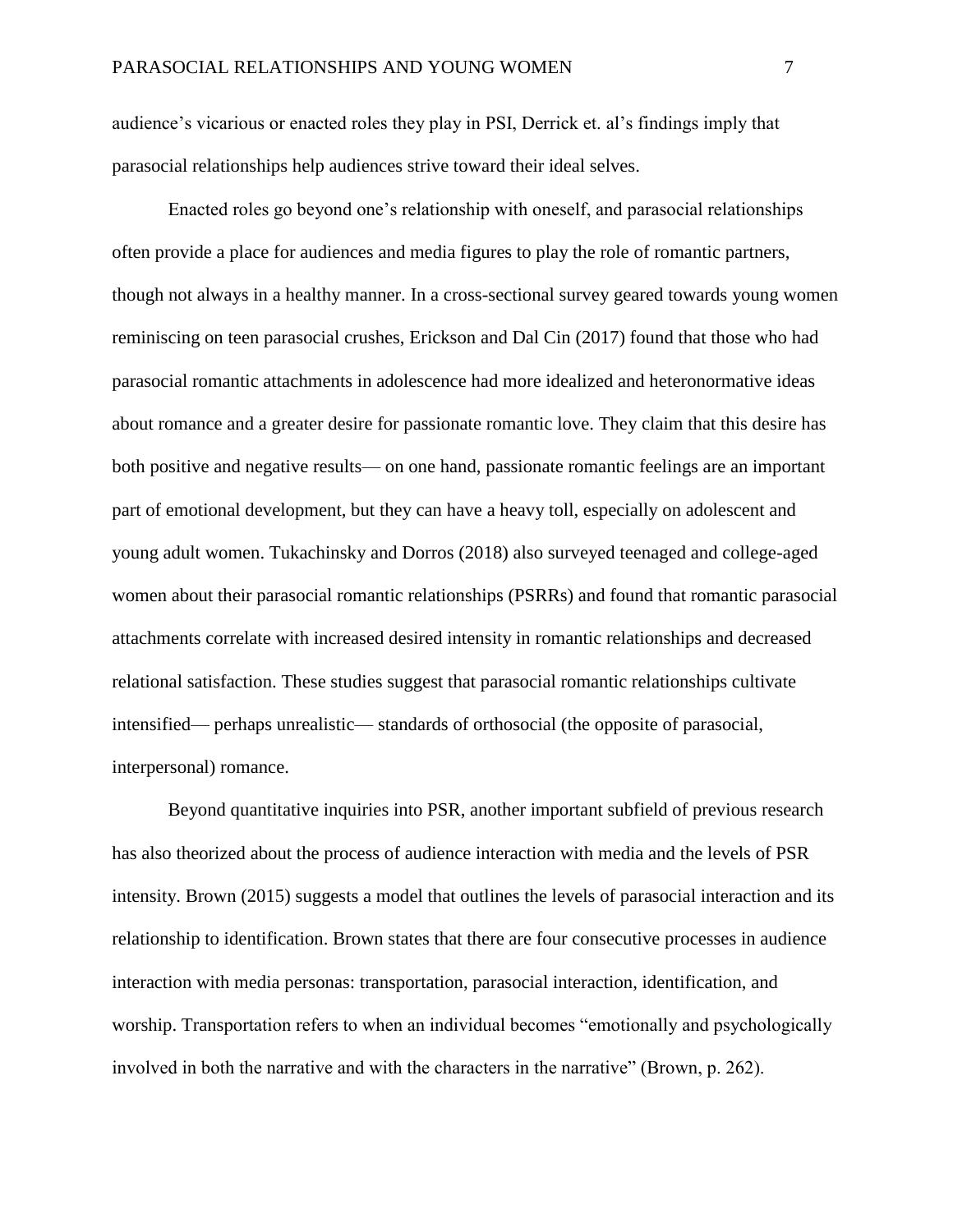According to Brown, this happens concurrently with parasocial interactions and relationships. The next level of interaction with media persona is identification, which can lead viewers to adopt the behaviors of their favored media personae— at times unintentionally (Brown, p. 264). The final, most intense level of interaction is worship. Brown uses Maltby's three levels of worship— following the lives of media personas, "intense personal feelings" towards personae, and "mild pathological" obsession (Maltby et al., 2005, p. 1166, as cited in Brown, p. 266). Brown argues that there is a linear relationship between parasocial relationships, identification, and worship and that worship should not be considered part of a PSR. In contrast, Horton and Wohl include very intense, romantic PSRs as part of the PSI umbrella, though they acknowledge it as a more extreme form of PSR. They argue, however, that even less extreme PSRs affect the daily lives of people. For example, reserving a certain time of day to watch a television program is akin to setting aside time to see a friend for lunch.

The one study not directly related to parasocial interaction is a media effects theory that gives insight into what audiences *do* with media. Ball-Rokeach's media system dependency theory provides a theoretical framework to analyze the media consumption goals of young women with PSRs who participated in the research. Ball-Rokeach's theory posits that "the capacity of individuals to attain their goals is contingent upon the information resources of the media system" (1985, p. 487). She argues that media dependency comes from the media structure of a particular society more than from the needs of an individual. Although she analyzes media on a mass scale, her analysis of the audience is more individually-based. She argues that whereas media are systematic and that mass scale gives them power, audiences are diverse and do not act as a unit, which creates an asymmetrical relationship between the media and their audience. Ball-Rokeach writes that media dependency results in the audience having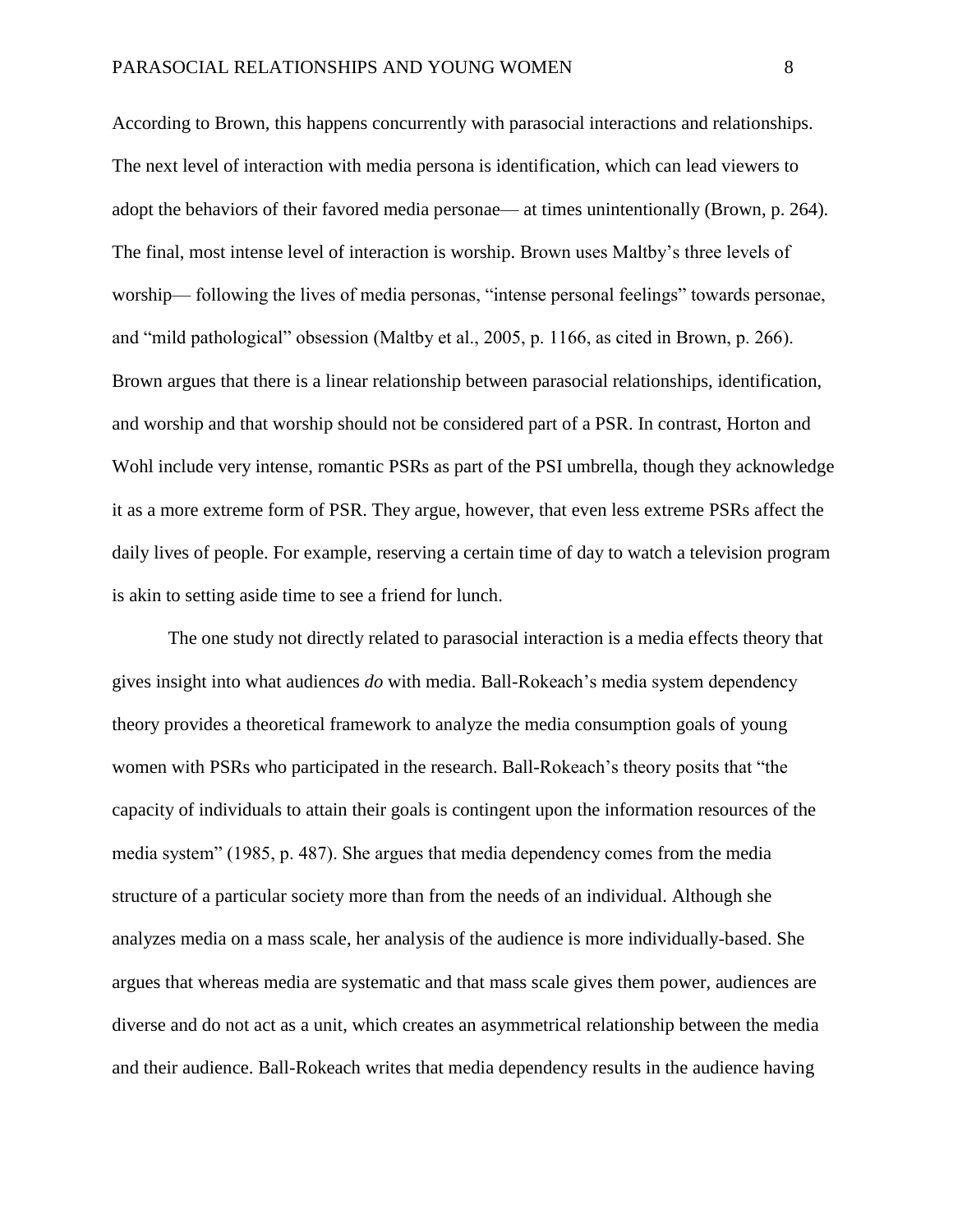different types of goals when consuming media. She uses the term "goals" because it implies an active audience that have rational objectives for their media behavior. Audience members prioritize and achieve these media dependency goals in differing ways. There are six goals, half of them apply to the audience member's goals on an individual level and the other half apply to the audience member's goals on a social or collective level. The six types of goals are social understanding, self-understanding, action orientation, interaction orientation, social play, and solitary play (Ball-Rokeach, p. 496). This is not an exhaustive list, however. Ball-Rokeach clarifies that audience goals are not the only relevant aspect of media dependency. Media do not fulfill all audience goals, and audience members with the same goals can have different media dependencies. The fulfillment of media dependency goals depends on the specific audience member and attributes of their society's media system.

The literature on parasocial relationship is concerned with defining when and how a parasocial relationship becomes pathological— a concern shared by the focus group participants as well. The previous literature introduces parasocial interaction, shows how audiences adjust their enacted roles to fit the PSR, and tests how that role enactment impacts opinion leadership, self-esteem, and views on romance. This literature informed my methodology, specifically my research questions and sample group, which I will explain in further detail below.

#### **Methods**

From March to May 2019, I recruited participants and conducted focus groups and interviews. I designed and posted flyers asking "Do you love [media figure]? I mean, REALLY love [pronoun]?" The flyers stated that I was a senior in Honors in search of participants for a focus group on parasocial relationships. The requirements for participants included being a female PSU student between the ages of 18 and 30. I wanted to focus on young women for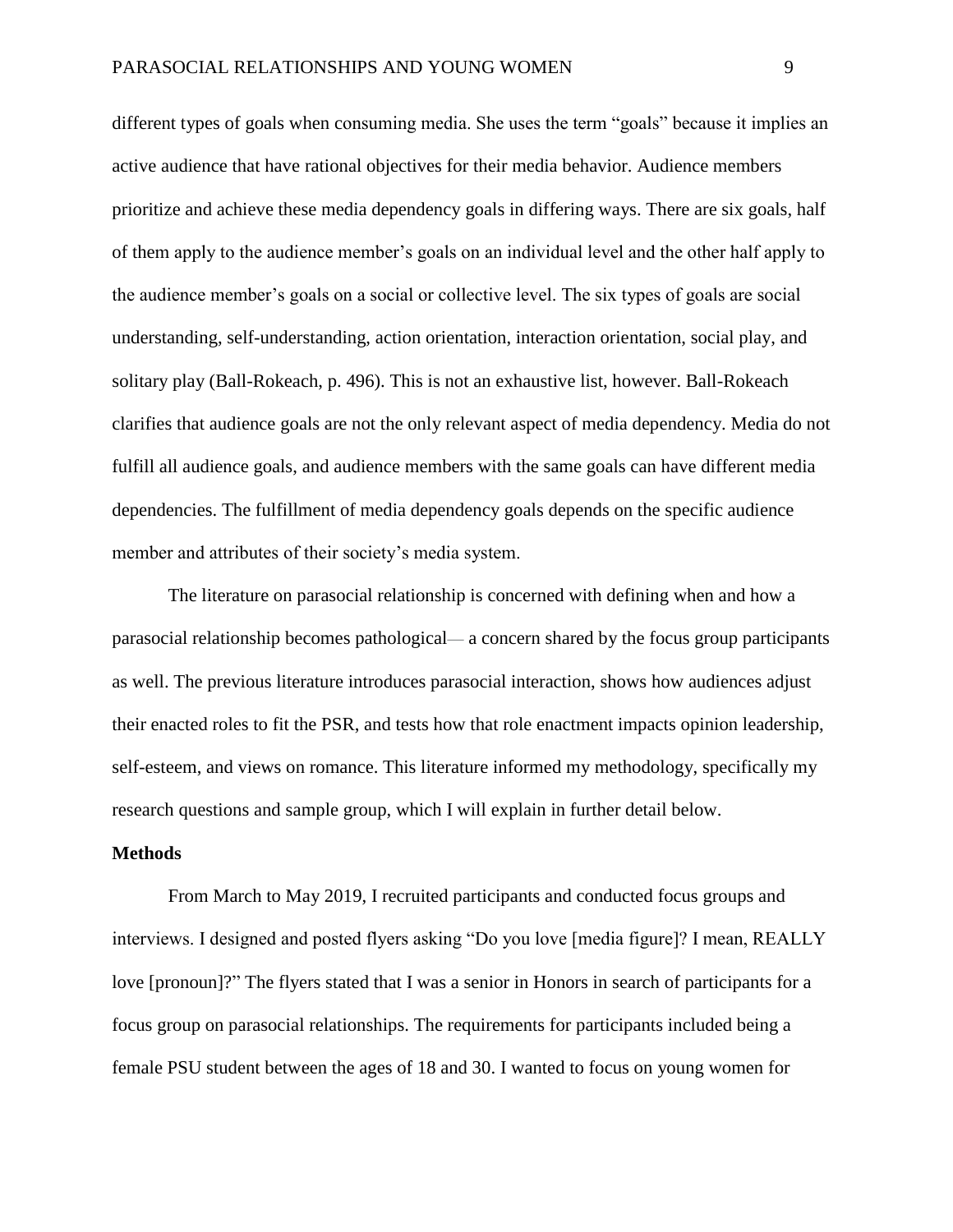several reasons. First, many of the PSRR research focused on young women as a population and I wanted to take a qualitative approach to that research. Second, I also believed it would be easier to find common threads of experiences and stories among participants of a similar age group and gender. Third, I believed that having a focus group where participants had many common demographic factors would garner easier conversation between participants, and they would have more robust conversation from a relatively similar pop-cultural backdrop. It could even mean participants would have PSRs in common and would be able to discuss them with one another. I had four initial research questions that shaped my recruiting process and research questions. I will present each question with interview questions and recruiting choices I made to find answers for said question.

*RQ 1. Do platonic and romantic parasocial relationships serve different gratifications for young adult women?*

I made various copies of the flyers with different media figures. The media figures named were McDreamy, Dana Scully, Harry Styles, Carly Rae Jepsen, the Jonas Brothers, and Mitski, though I specified on the flyers that participants did not have to have a PSR with the named media figure. I aimed to have a mix of well-known media figures who were known for creating parasocial bonds with fans, such as Harry Styles, fictional characters with popular followings, such as Dana Scully, and less mainstream media figures, such as Mitski— who was also the only media figure who was a person of color, as I wanted to include a media figure who was not white. I included media figures that media portray as someone who people often "crush" on, such as the boy band members, because I wanted to determine whether romance factored into the different ways participants underwent PSI and PSRs.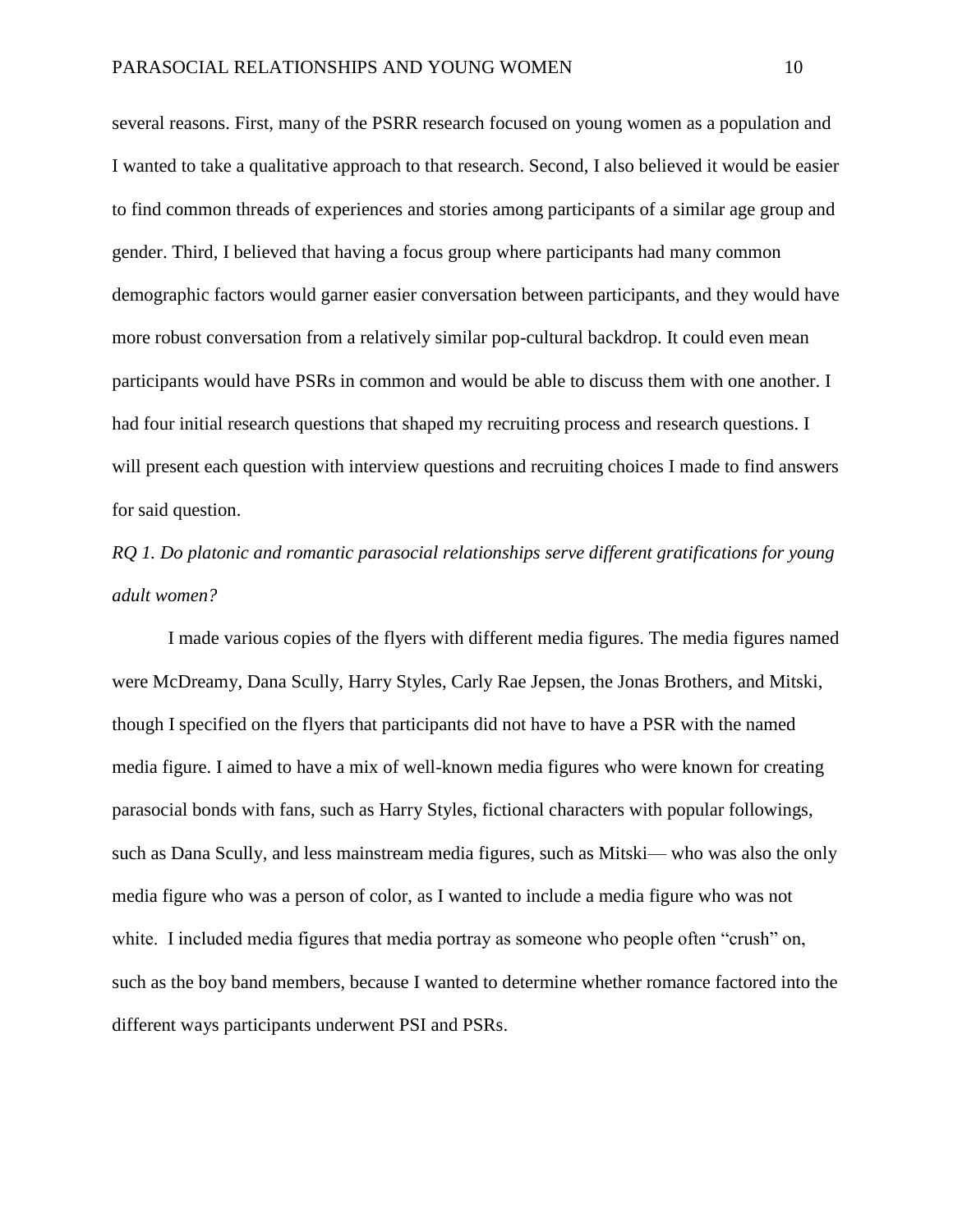### *RQ2: Do platonic and romantic parasocial relationships impact real-life beliefs and behaviors among young women in different ways?*

In the focus groups, I used a list of questions that guided certain topics I wanted to explore— such as fantasies, emotions felt during PSR, whether the PSR was romantic or platonic, and whether a PSR had ever influenced participants' opinion on a topic. Though the questions served as a guide, I often would add new questions to probe into participants' answers, and allowed participants to ask me questions as well. I followed up the focus group by having individual interviews with each participant, lasting between 14 and 30 minutes. I also had one hour-long interview with a participant who was not able to attend a focus group. In these more private interviews, I asked participants about more personal feelings about their PSRs and orthosocial relationships in order to see if PSRs affected their expectations of orthosocial interaction and relationships. One theme I wanted to discuss in both a group and individual setting was opinion leadership. I asked questions such as "Has a media figure ever influenced your opinion on a topic?" This was a rather direct way of asking about parasocial influence, but I also probed for more subtle influences, such as Tukachinsky and Dorros' relationship-contingent self-esteem.

## *RQ 3. How does social media impact relational satisfaction in parasocial relationships among young adult women?*

In the focus group, I asked participants "Did you use social media to connect with the media figure in any way?" and "Do you still have this connection?" to determine how social media affects how people experience PSR, seeing as it gives new opportunities to connect with media figures and others who share the PSR. I also mentioned social media as a topic on the recruitment flyer, so participants may have known that we would be discussing the topic.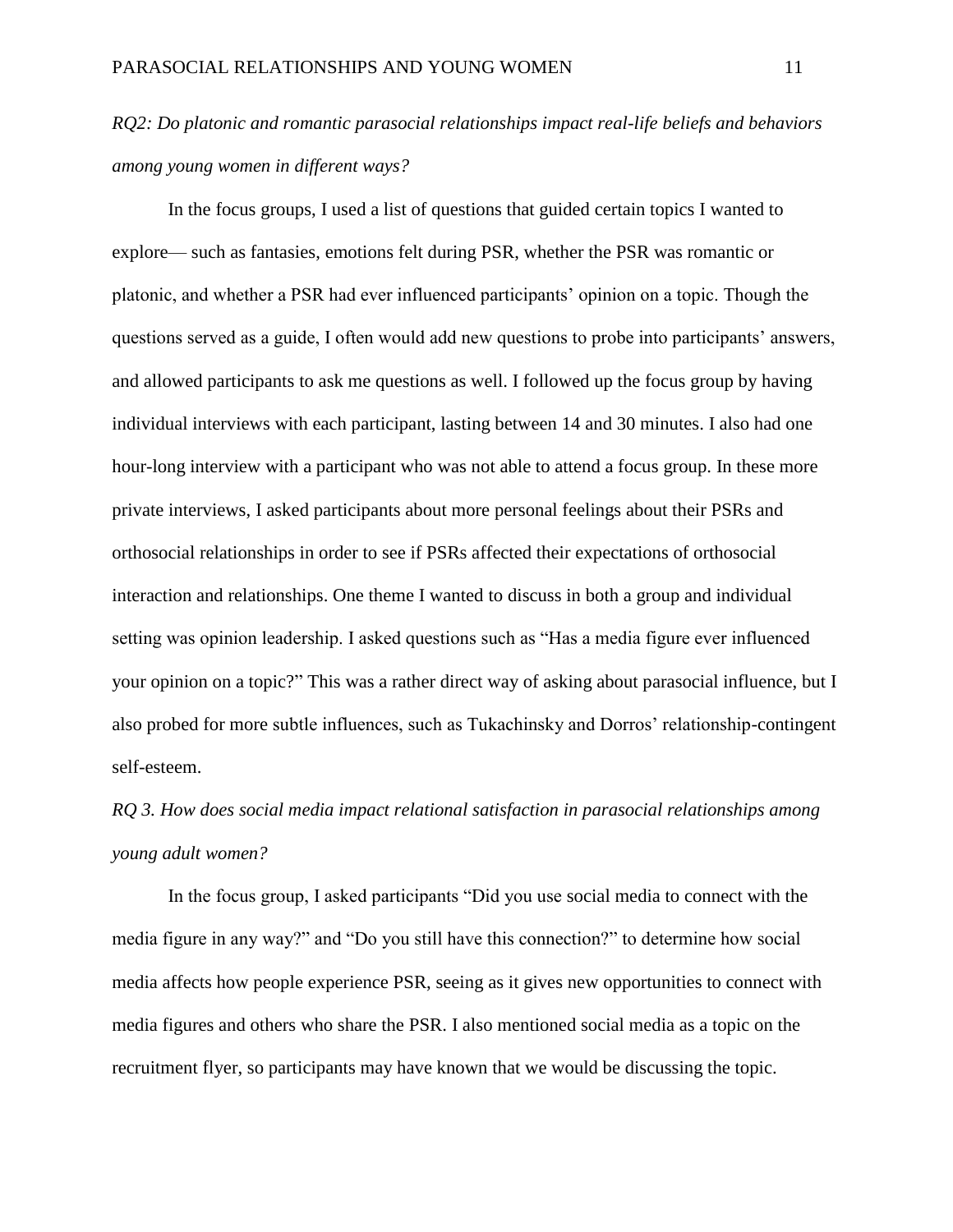### *RQ 4. Do fictional and nonfictional parasocial relationships have different causes and impacts for young women?*

I included both fictional and nonfictional media personae because I originally intended to explore if parasocial relationships served different needs depending on whether the figure was fictional or not. None of the participants had a strong PSR with a fictional media figure, nor did any potential participants who contacted me. In future research, if I were to further pursue this topic I would mention exclusively fictional PSRs in my recruiting material.

After the focus group and interviews, I transcribed the recordings using the transcription software Temi and then made my own edits to the automated transcript. I read through each transcript multiple times to take notes and code recurring themes. Though I originally intended to code for themes based on my research questions, after holding the interviews I realized I would have to take a more inductive approach and instead look for themes that I noticed in the actual interview process. Participants would voluntarily email me to request to participate, and I would respond by asking for available times and demographic information, including race, age, and sexuality.

#### **Participants and results**

The initial focus group participants were three white women between the ages of 18 and 21. Two identified as bisexual and one identified as heterosexual. The participant who only participated in an interview was a 20-year-old young woman who was self-identified as "mixed Black and white" and heterosexual. None of the participants had a significant PSR with a fictional media figure, meaning I cannot address RQ4. None of the focus group participants described their PSR as romantic, therefore my discussion does not prioritize RQ1. Though these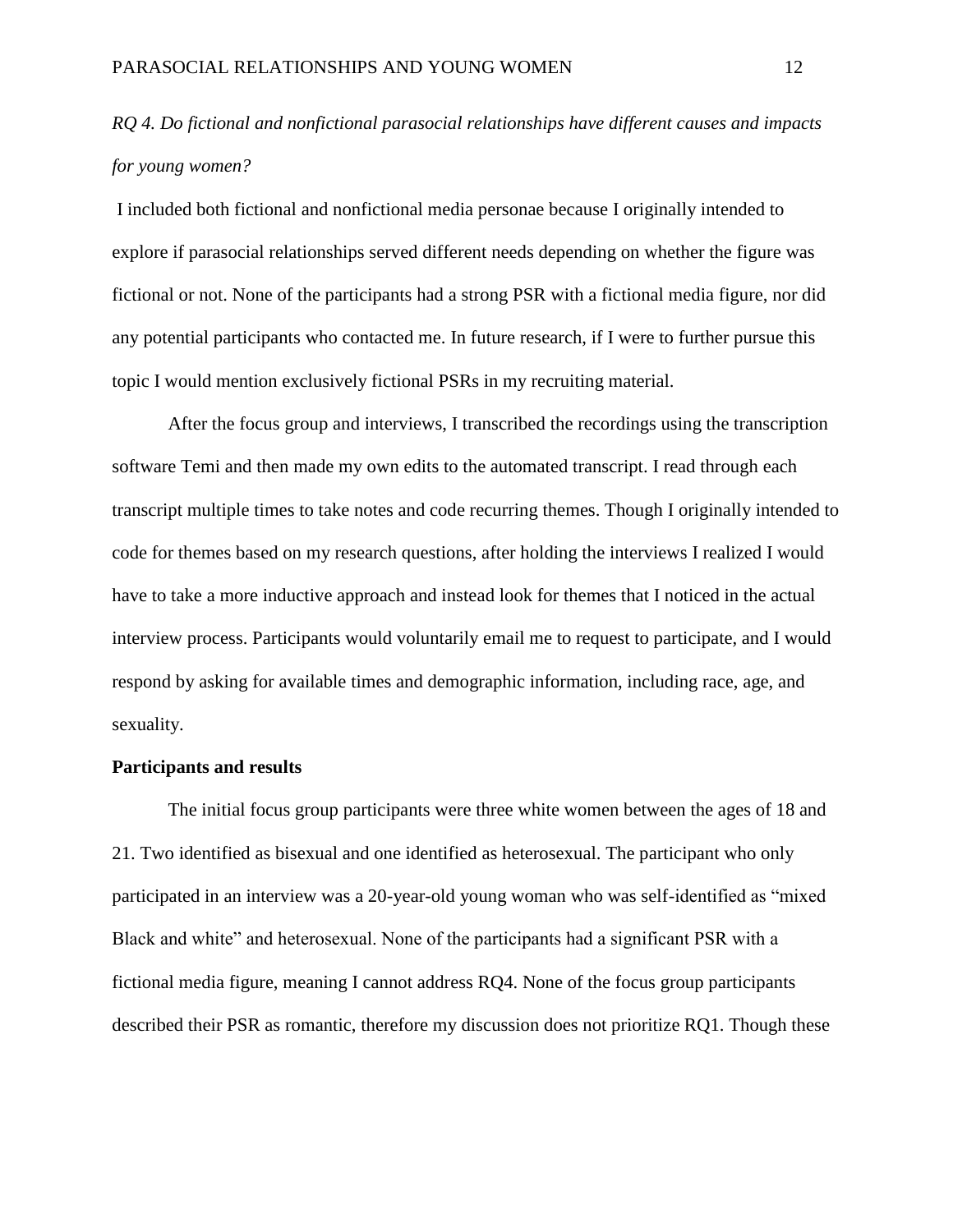questions served as guides for leading discussion, the resulting conversation follows different themes.

#### **Findings and discussion**

In the following sections, I break down the recurring themes in the group and individual interviews. I begin by describing the participants' various forms of self-awareness about their PSRs. This includes usage of the word "obsession" and its relationship to Brown's concept of worship, participants having an epiphany about the fantasy-based nature of their PSR becoming too intense, and using social media and interpersonal interaction to determine when and how behaviors relating to PSRs and PSI are appropriate. Participants' self-awareness about their parasocial relationships show they use their PSR, orthosocial interaction, and social media to determine appropriate behaviors and interactions with others both in the context of PSR and in the social world. This aligns with the media dependency goals of action and interaction orientation.

The second theme revolves around participants' transportation into media and identification with media figures. They described heavily empathizing with media figures and discussing them as if they knew the figures' personalities. This use of PSR echoes the media dependency goals of self and social understanding. The third theme is participants' use of creative hobbies and social activities in relation to their PSR, almost as a means to "talk back" to the media figure and foster orthosocial bonds at the same time. This is evident of the media dependency goals of solitary and social play. The final theme I found was enacted roles and PSR as an aspirational tool. Participants used their PSR in relation to their goals and certain roles they wanted to play in life, though not always in a healthy manner. Using PSR as a means to fulfill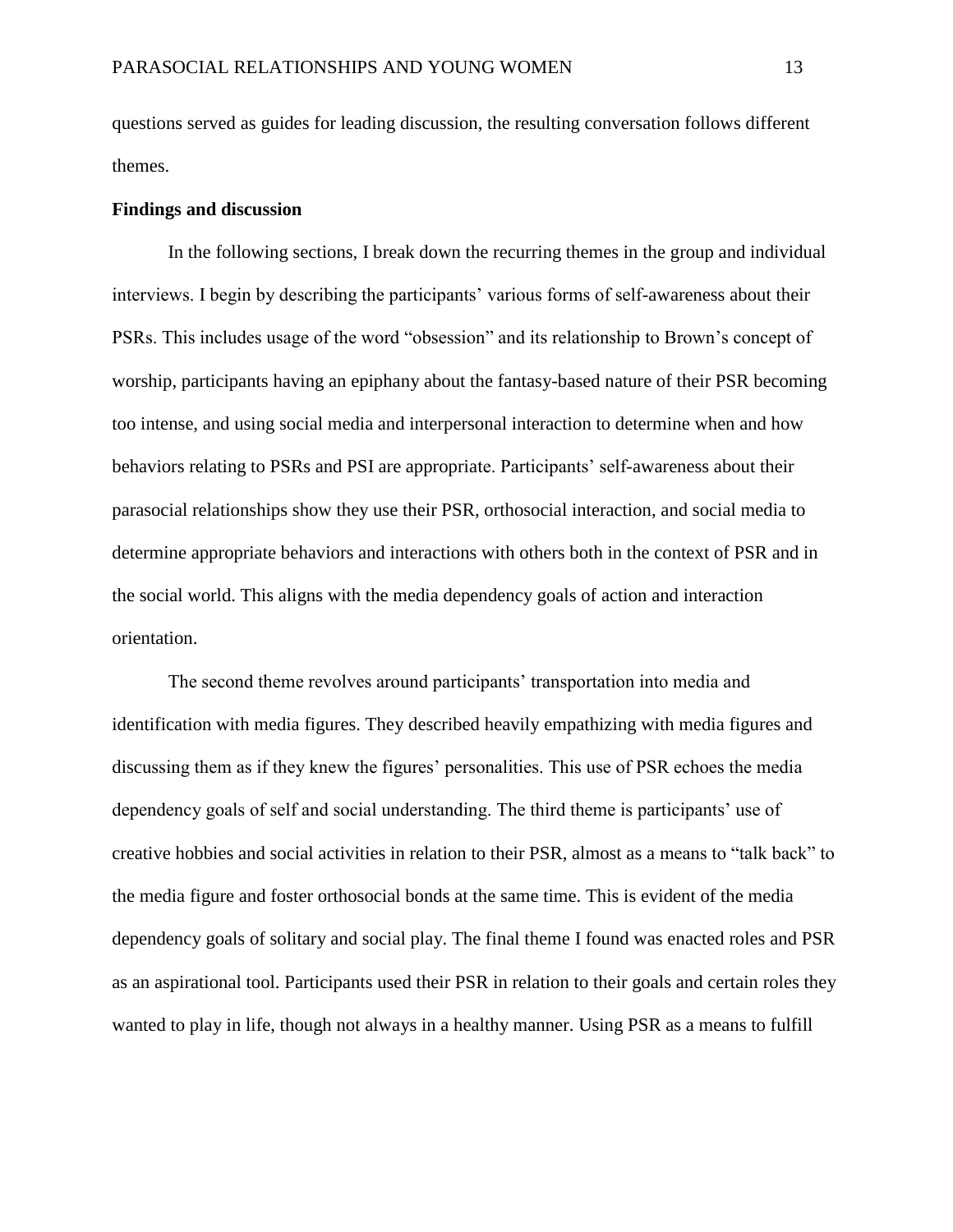certain roles or goals also aligns with the media dependency goals of action and interaction orientation.

#### *Stigma, obsession, self-awareness, comparison, and social media*

The majority of participants were self-aware about the stigma of parasocial relationships. They would often describe "extreme" examples of PSR as a means of self-comparison and an example of behavior to avoid, but occasionally they would admire people with more intense PSR. Participants frequently used the word "obsession," but each participant had a different relationship with the term, which indicates that Brown's definition of worship may be simultaneously too narrow yet also overlap too much with more normative PSRs. MM said she was "very obsessed" with Lana Del Ray in her high school years, though it has "calmed down quite a bit" now that she is a college student. For her, the most intense phase of her still ongoing PSR with Lana Del Ray had passed. She recalled making large collages of Lana Del Ray and other magazine clippings in her high school years, placed over her bed, and then returning home from college and realizing that she wanted to take all of the collages down.

In contrast, EB often lightheartedly described her PSR with indie musician Mitski as a kind of worship but hesitated to use the word obsession. In the initial focus group, she said, "I know this sounds ridiculous, but I do think of her as a God a little bit. It's a lot of admiration and a little little bit of worship. Just a little, I think a healthy amount though. So it's fine." While MM's PSR was more intense in her past, EB's PSR is still occurring with the same level of intensity. In his typology of audience interaction with media figures, Brown argues that worship should not be considered an aspect of PSR. He cites Maltby et al.'s (2005) three levels of celebrity worship: low-level (following celebrities' lives and discussing them with friends), medium-level (believing the celebrity is one's soulmate), and high-level (a pathological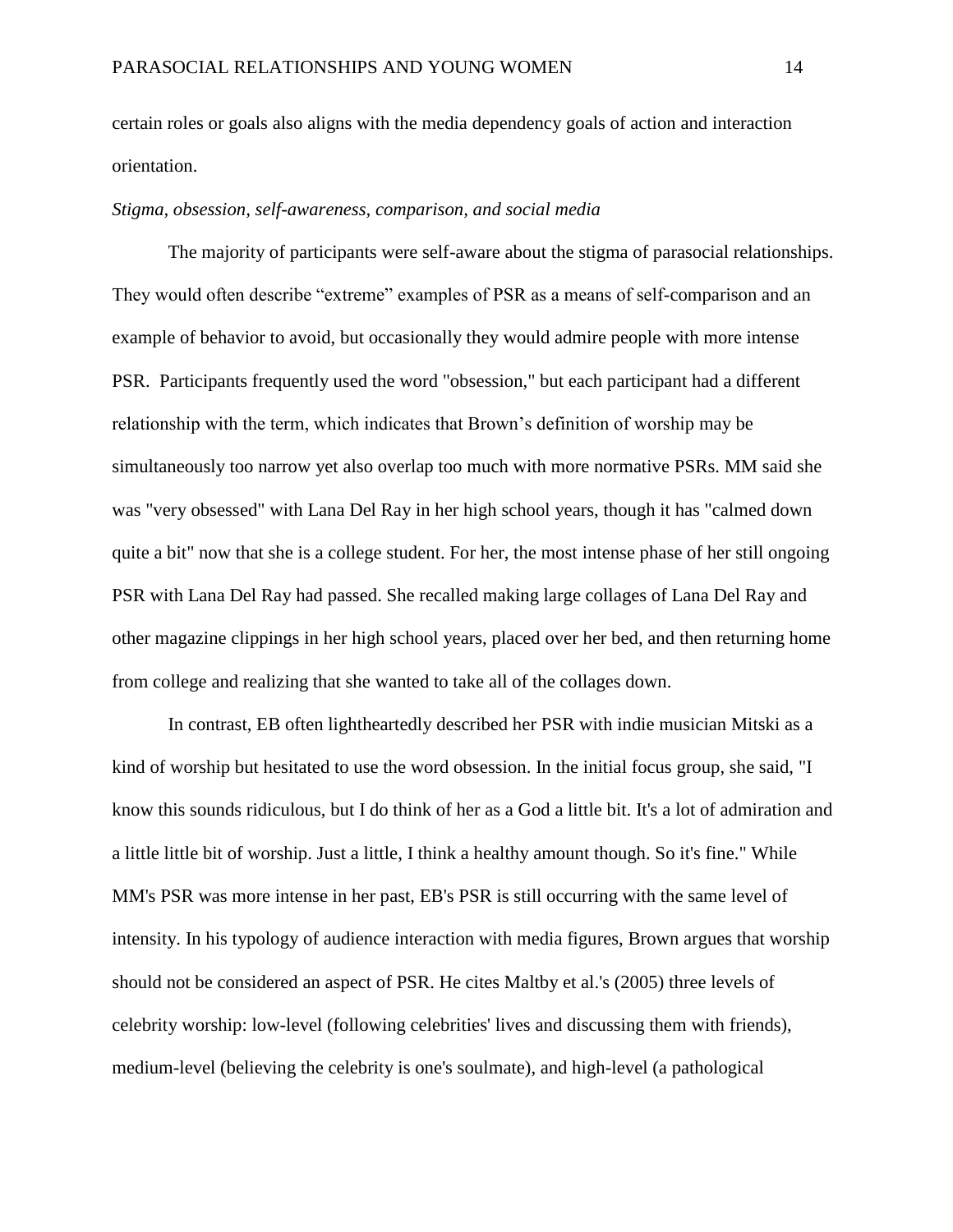obsession) (Brown, p. 266). Brown argues that worship involves adjusting one's life around a media figure, and is too intense to be included under the PSR umbrella. Findings from both my own participants' experiences and previous literature, however, counter this idea. Although EB herself describes her PSR with Mitski as worship, her parasocial interaction with Mitski does not align with previous definitions of worship. She does not follow Mitski on social media or attempt to know more about her personal life, and the conversations she has with people in real life do not revolve around Mitski's personal characteristics— instead, she prefers discusses the lyrics and content of Mitski's music and how she deeply connects with her music. Citing Heinich (2014), Brown notes that worship is a direct result of celebrity culture encouraging celebrity cults (p. 266). Yet, as an independent artist, celebrity tabloids and mainstream popular culture do not promote a "cult" for Mitski by trying to stir public interest in her personal life. Additionally, adjusting one's life for a PSR is not abnormal for a PSR— Horton and Wohl write that setting aside time to watch a favorite program is an example of adjusting one's life around a PSR, though that is a milder example (p. 233). When a PSR exists outside of more conventional media system, it seems that it does not follow theoretical models of PSR and worship as easily.

The pathological implications of this definition of "worship" ignore the fact that all of the participants were self-aware of the oddities of their PSRs, even joking and laughing about it. At the beginning of her PSR, EB tried to frame her relationship to Mitski as one of romantic attraction, which is the most popular depiction of PSR. She clarified in her follow-up interview:

I sometimes I would try uh, I feel like to frame my, I don't want to say obsession, but like my, my, uh, fixation on her, I would try to frame it romantically so I would uh, try to imagine like us, like being in love and like holding hands and smoochin' and stuff. And then I'd be like, 'that's not quite the way that this is going.'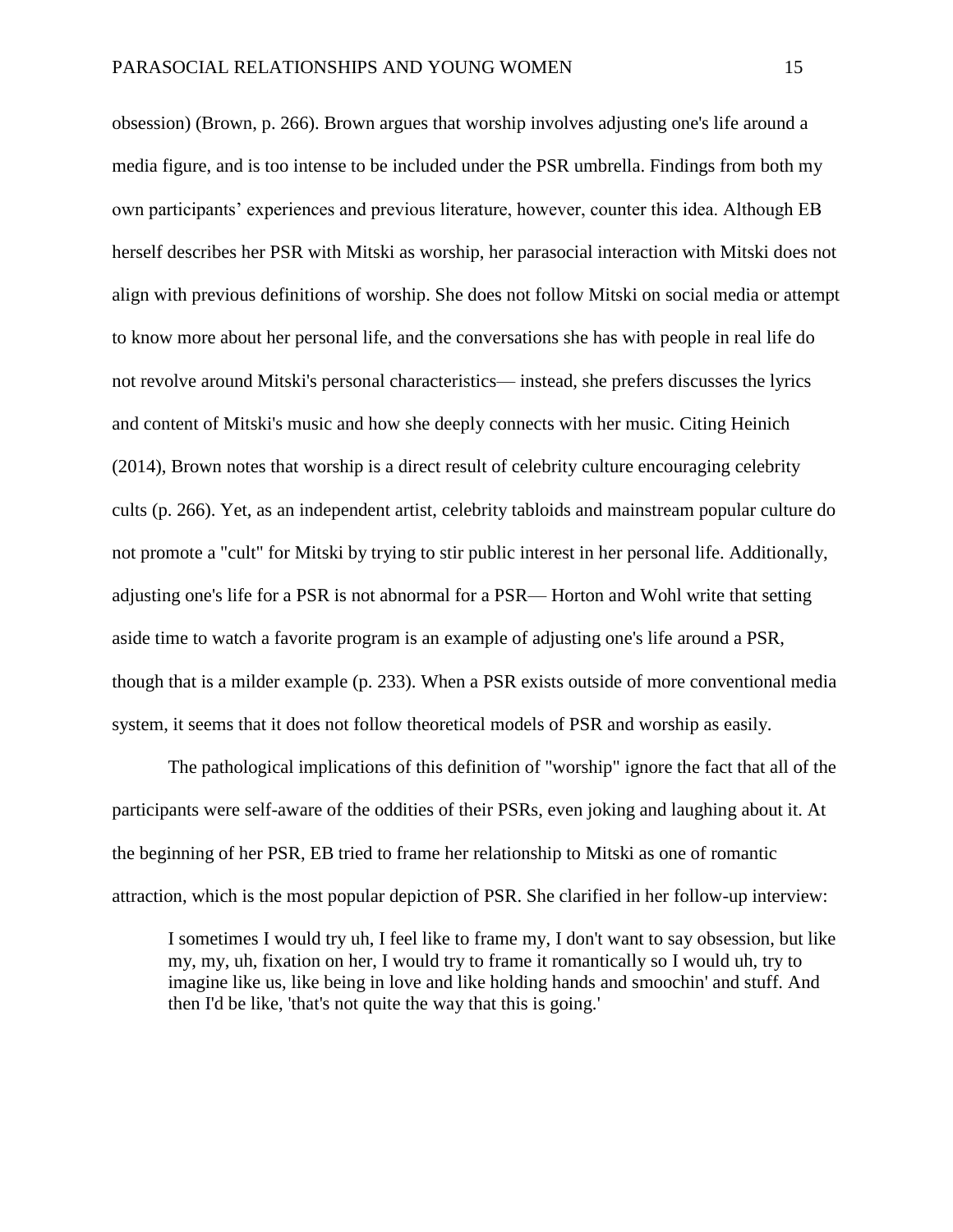There are two interesting observations to glean from this quote: firstly, EB (and others in the focus group) were aware of typical expectations and depictions of a PSR, which may explain why EB initially believed her PSR to be a PSRR. Secondly, EB does not want to use the word "obsession" to describe her PSR, perhaps due to its negative connotation.

AD was one of the few participants who actually had the stereotypical parasocial romantic relationship, which she usually referred to as a crush. She had parasocial crushes on Kendall Schmidt of the boyband Big Time Rush from 2011-2014 and Niall Horan of the boyband One Direction from 2014-2016. She mentioned others in her life labeling her PSRRs as an obsession, but like MM, also self-described the PSR as an obsession. "[My friends and family] knew I had a huge crush on, on Niall so they would just call it an obsession because I love talking about him and One Direction so much," AD said in her interview. She later stated, "I, I have a huge interest and probably obsession with boy bands in general." Again, like MM, her PSRs were more intense in the past, and her self-reflection may lead her and MM to be more comfortable describing the more intense phases of their PSRs as obsessions. She described once investigating whether a local boy band member lived in Portland, Oregon or Vancouver, Washington. By looking through his social media and finding a picture in a local restaurant, she was able to successfully determine his hometown and planned to visit there with a friend in hopes of running into him, but she learned he recently moved away. This incident is the most akin to Brown's definition of worship, as AD regularly followed his life and actively sought out contact.

Despite this example, which some may regard as extreme, AD was self-aware of the onesided aspect of her PSR. She recalled having a "rollercoaster"-like relationship with her PSRs when she was younger: on one hand, she believed she could someday meet Kendall Schmidt and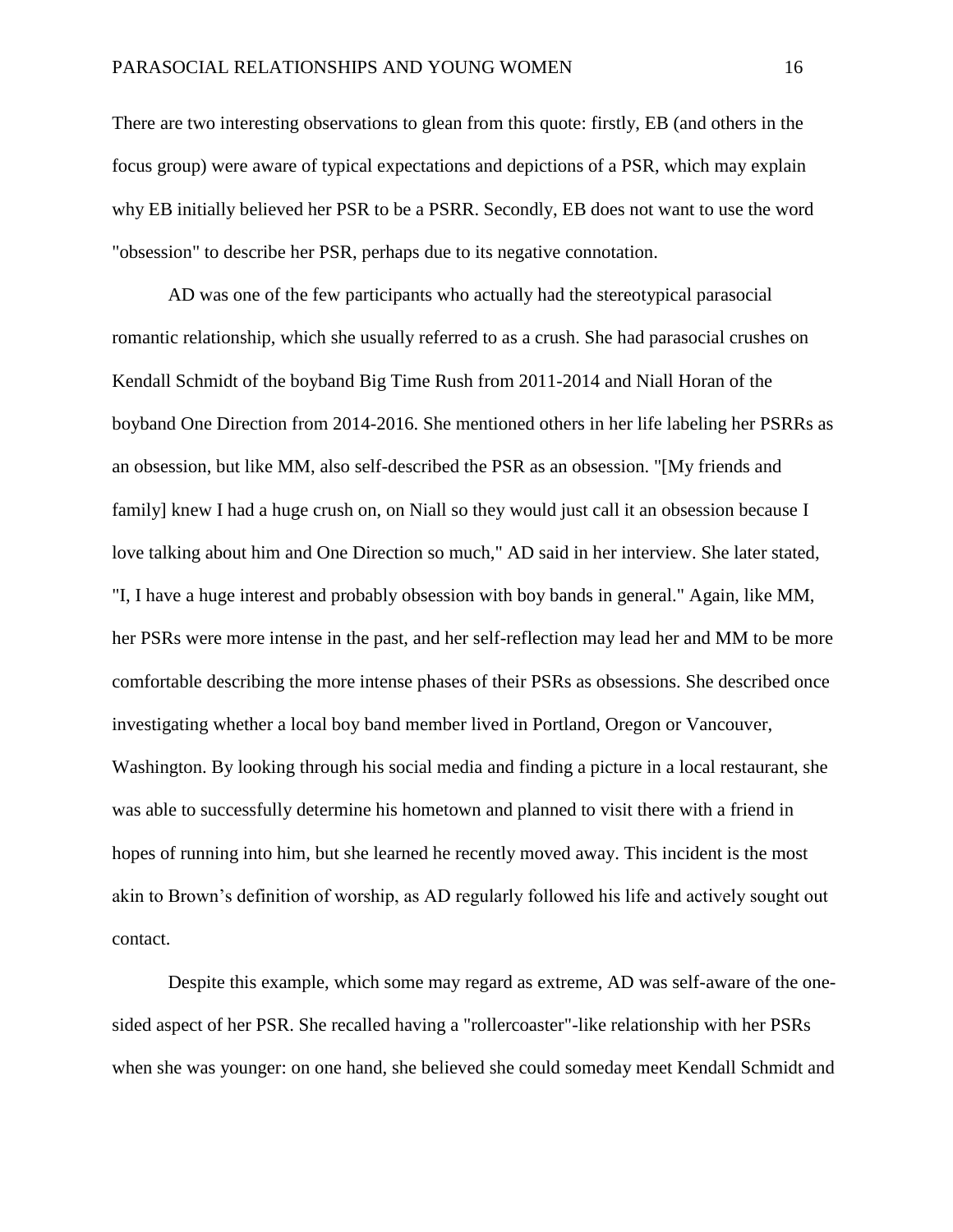"some spark could happen." On the other hand, she knew the odds were against her and he likely would regard her as just a fan. When she was fourteen, she described having a realization that she was too young for Kendall and that he would end up with someone else as a romantic partner. "So then I remember like kind of crying over that and I was like, 'oh my gosh, this is insane. Like I'm crying over this person that I've never met,'" she said. "And I was like, 'I don't want to be this far deep into it ever again." This moment became an epiphany for AD, where she realized the emotional limits of a PSR and the risk of taking one too far. This story echoes our initial story with JB: taking a PSR too far led to an emotional breakdown and a subsequent weakening of the PSR, in JB's case with an intervention from her orthosocial bonds. Many of the participants had moments where they realized their feelings were too intense. It seems that despite the one-sided nature, parasocial relationships must have some form of boundaries in order to be healthy, much like an orthosocial relationship. The easiest way to establish this boundary, for most participants, was to remind themselves of the one-sided, fantasy-based nature of the relationship.

Another way this self-awareness about parasocial relationships manifested was through participants' comparison between themselves and others with PSRs. I coded two main themes surrounding self-awareness and comparison: discussing extreme examples of more intense PSRs and having a more intense PSR as a form of social capital. During the focus group, the participants began to discuss various examples of people taking extreme action on their PSRs. JB and MM discussed the intense Twitter debates that people typically have on their "stan accounts." A "stan account," as the participants explained, is an alternate social media profile, separate from a personal account, that is solely dedicated to one's PSR or fandom of choice. JB told us that after One Direction's split, stan accounts that preferred one member would argue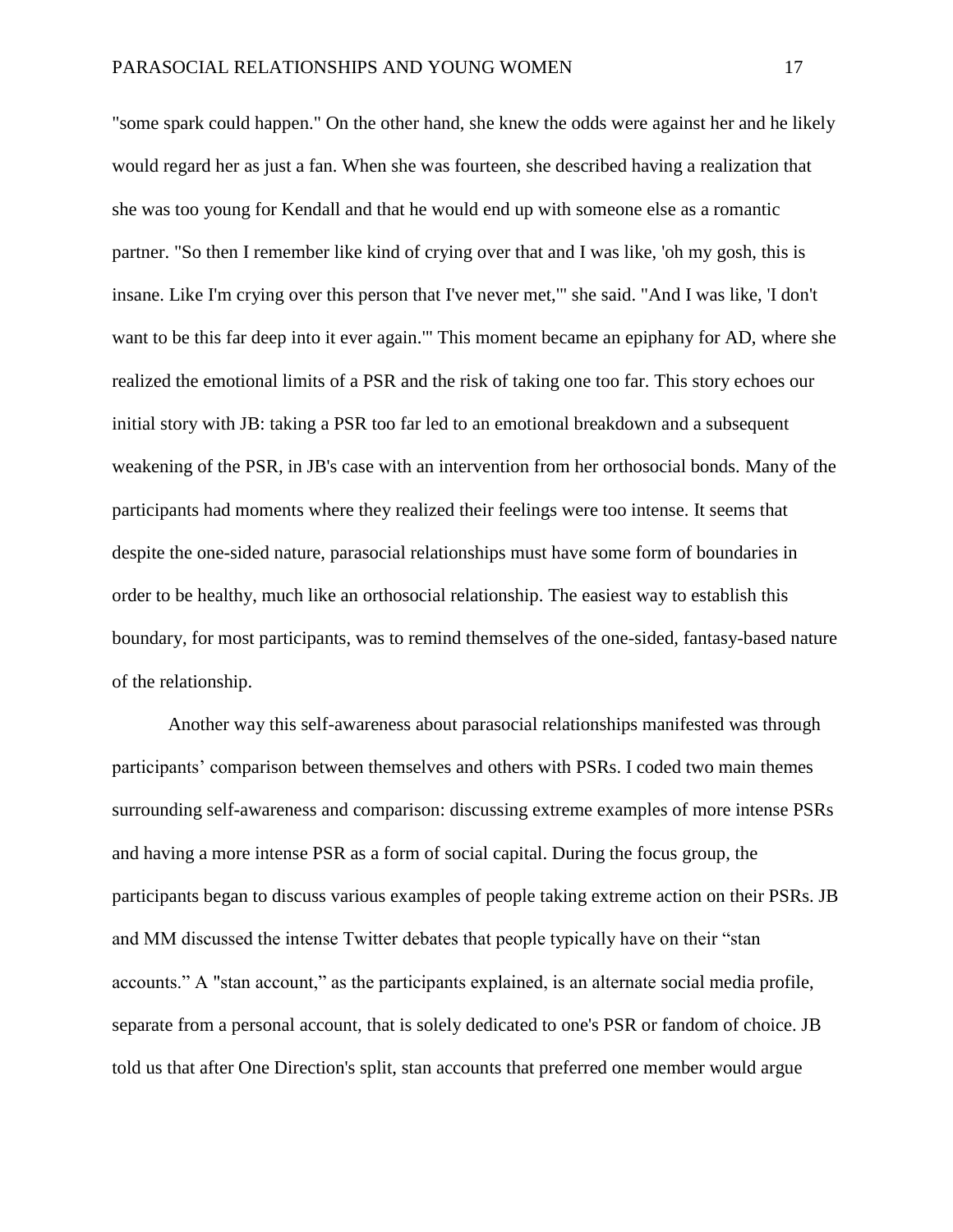with those who preferred another member of the band. Another topic of debate among these accounts is the Larry "ship." A "ship," short for relationship, is a pair of media figures that fans would like to see as a couple or is already recognized as a couple within the media. Ship can also be used as a verb— to "ship" two media figures together means that one wants to see the two figures become a romantic couple. While more common among fictional media figures, shipping nonfictional media figures is also a phenomenon.

As JB said, some believe these ships violate media figures' privacy and boundaries. "And there's also people created a— when they were in the band— a ship between Harry and Louis," she says. "[...] So that's, some people are like, 'no, you like ruin their friendship.' So there's a lot of Larry drama." Though this behavior may be akin to orthosocial (opposite of parasocial, interpersonal) gossip about potential romantic relationships within a friend group, there is conflict among those who have PSRs with One Direction members as to whether shipping is appropriate given the considerable social distance between the band and the fans. By using social media, participants could determine whether they were expressing their PSRs appropriately, with social media providing many examples of PSR gone "too far."

Discussing more extreme PSRs indicated that participants knew when a PSR was going too far by violating the boundaries or privacy of the media figure. Some other examples they discussed were One Direction fans hacking into Harry Styles' mother's iCloud account to find pictures of Harry, finding and posting Lana Del Ray's unreleased music, a girl stealing Harry Styles' credit card, and a stalker threatening Lana Del Ray on Facebook before a concert. Participants expressed conflicting feelings about their own PSR and empathy for the media figures in these extreme incidents. "It's kind of a hard line to walk when you're so obsessed with someone and you want to like, like know their life but you also like value them as a person and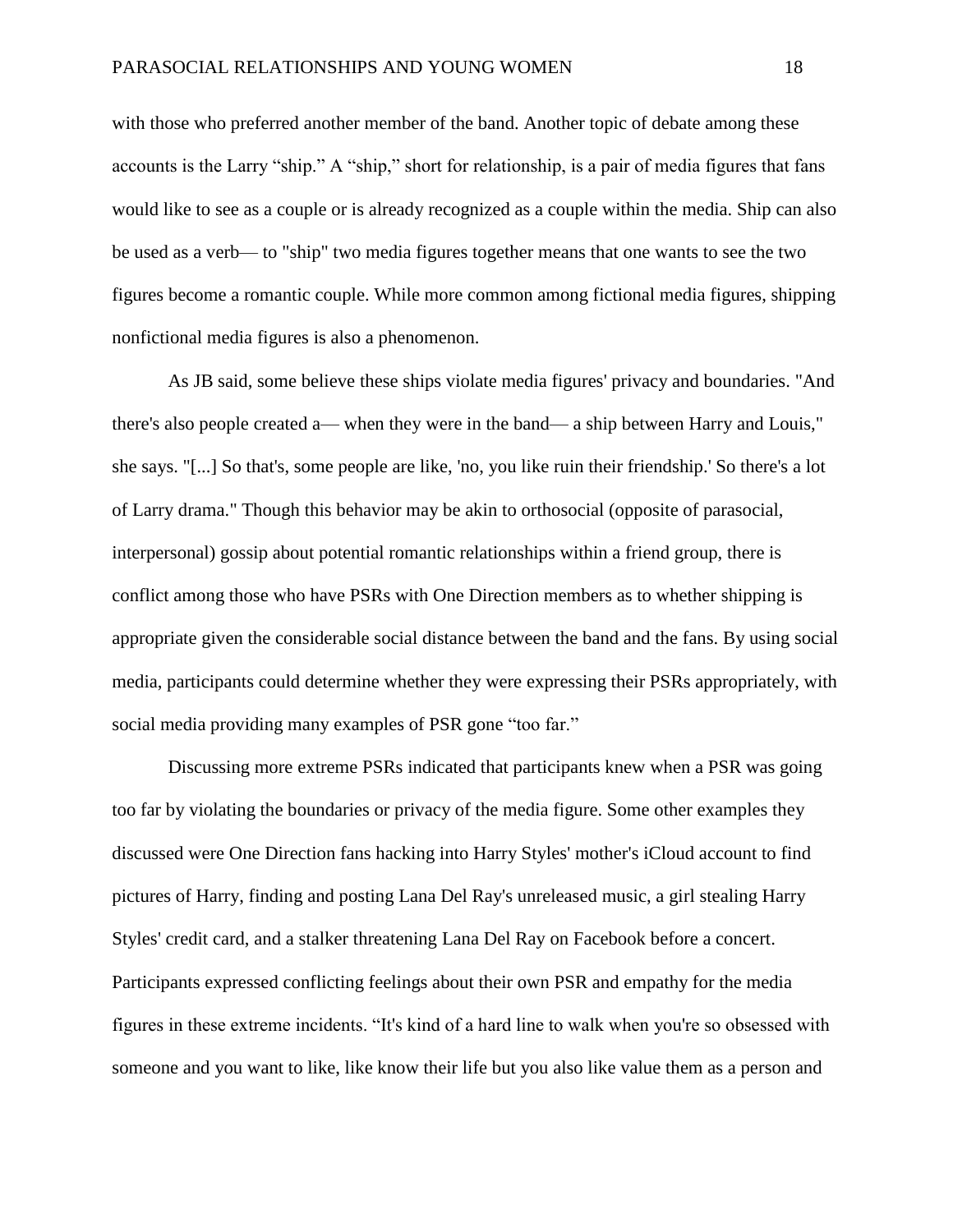know that if you were in that situation you wouldn't want all of these photos and things coming out," JB said. Here we see JB's self-aware usage of the term "obsessed" along with an expression of empathy for the media figure. MM followed JB's comment with a similar opinion.

Like if I were Lana I'd be like, "this is like a really rough demo from like eight years ago. I don't want this out." So that the same time I definitely really want to hear all of these songs cause like, oh my gosh, how exciting it is that it's not just like the five released albums with her label.

"I want to like get a hug from Harry Styles and like tell him how like much he means to me and how cool his music is I want to write music with him [...] but I also understand that he's just like living his normal, normal-ish human life," JB said at a later point.

Though the participants recognize their feelings as intense, they could all point to examples where PSRs are taken to extreme and inappropriate levels. Conversely, however, they took pride in having a more "intimate" relationship with their media figures than others and admired those with a seemingly more intense— but not too intense— PSR. MM mentioned times where she met people who claimed to like Lana Del Rey but had only heard her most popular songs— though she did not judge them, she became aware of her deeper PSR with Lana Del Rey. Recalling a time that she saw Lana Del Rey in concert, MM said "like a lot of people had homemade tee shirts that were like cool collages of the artist of different like lyrics. And I was like, aw, my tee shirt was from her last tour like, I'm not as cool as these people." MM also discussed becoming aware of how intensely people reacted to Lana Del Rey during her live concerts. Since EB's PSR was less common, she did not speak about any instances where someone acted on their PSR with Mitski in an extreme manner and took pride in her strong parasocial bond with Mitski.

"I felt like I was the only one who felt the way I do about Mitski because like, even like I know that she has fans [...] even when I was at the concert, something in me felt like very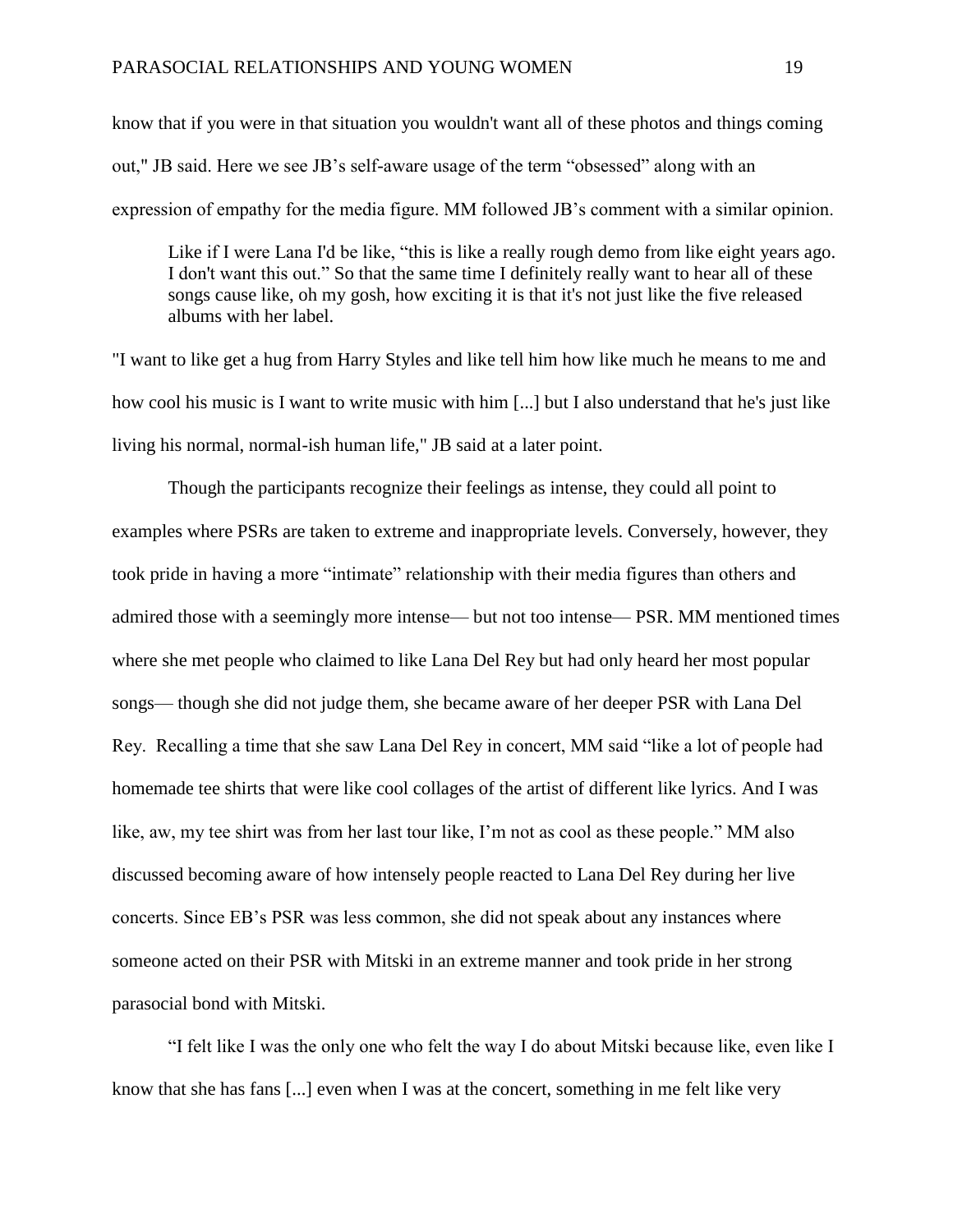internal," EB said. She recognized that there had to have been others who felt connected to Mitski, but due to the personal nature of her music, the PSR felt very strong. "It's just me and Mitski in this big crazy world. (laughter)" The participants, JB in particular, were interested in quantifying or comparing their level of PSR with others', or finding some kind of way to measure the intensity of PSI and PSR. They also had an interesting discussion on the gendered representation of PSR as a teenage girl's foolish obsession despite the fact that men such as MM's father had intense parasocial bonds with sports figures.

The participants' use of social media to determine acceptable fan behavior and frequent speculation about different levels of parasocial interaction indicate that PSRs are a tool for participants to determine what Ball-Rokeach calls action and interaction orientation. This media goal refers to audiences' desire to know which actions to take as an individual and the best ways to interact with others in a social context. Participants used media from their media persona to process their feelings regarding the parasocial relationship. Their language use— for example, choosing the word "obsession" to describe a previously more intense PSR versus someone else's judgment of their PSR— indicated how they felt about having a PSR and how socially acceptable they believed their PSR was, which aligns with the action orientation goal of media dependency, where individuals seek to find out whether their personal actions are effective and acceptable. Another example of PSRs leading to action orientation is the "breakdown" that some participants had where they realized they had taken a PSR too far and it was affecting their social and emotional life, such as in the case of JB's mourning of O2L and AD crying over Kendall Schmidt. The many comparisons between more and less dedicated fans, including extreme examples of what not to do with a PSR, served the goal of interaction orientation— participants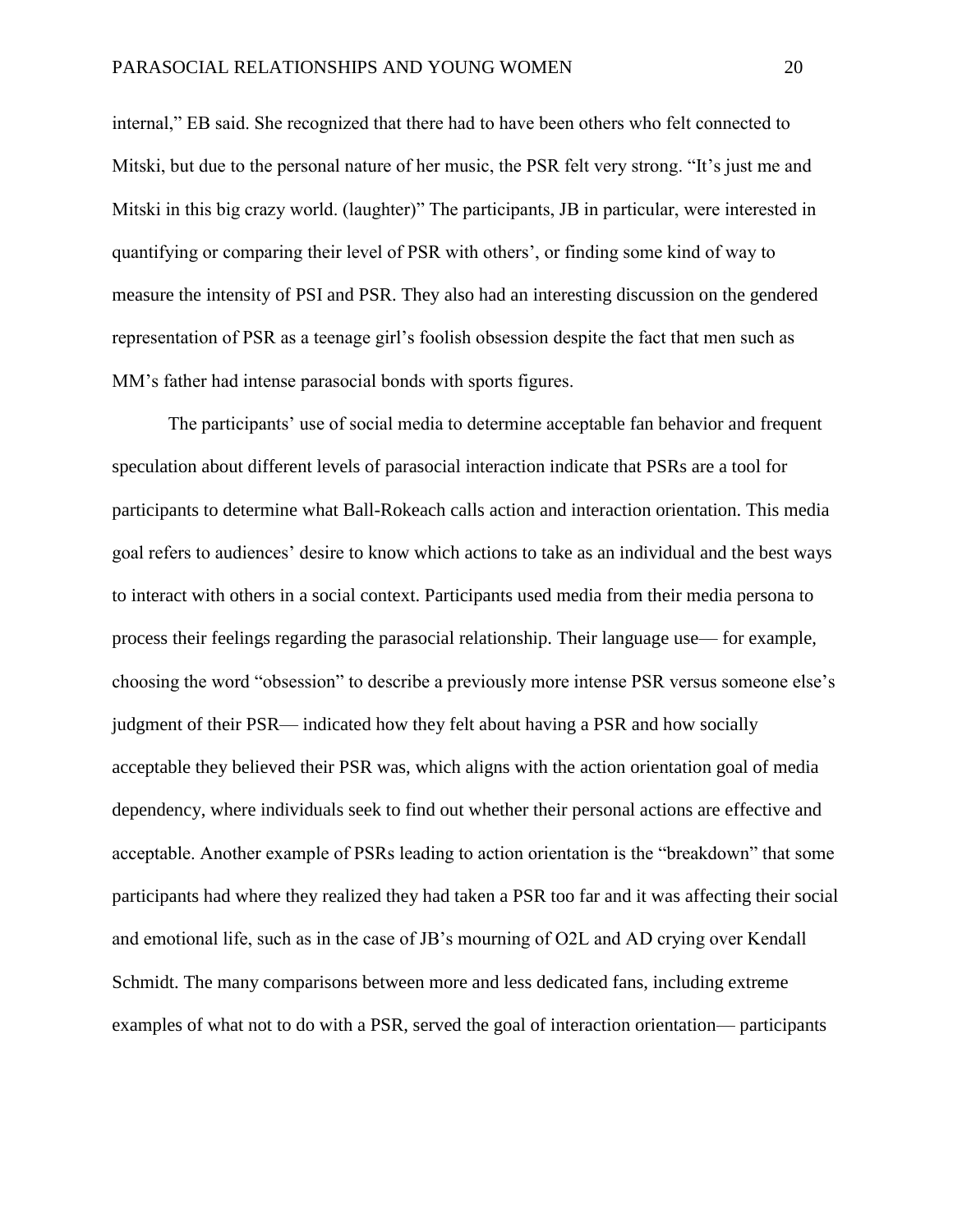learned how to be socially appropriate with their PSRs, primarily by using social media to see examples of inappropriate parasocial behavior.

Brown's definition of worship does not always match with the participants' experiences. This could be because his definition of worship is too narrow, and some of the activities associated with his definition could easily be attributed to a PSR as well, such as investing time into the PSR and discussing the personal life of the media figure. Worship appears to be a finicky and subjective term, but Ball-Rokeach's argument about the audience may explain it. As previously stated, Ball-Rokeach claims that since the audience does not operate systematically, unlike the media, a monolithic approach to finding out the audience's goals in interacting with media is inappropriate. Similar to any type of interaction with media, people engaging in a parasocial relationship may have different goals depending on their social context and individual needs. What one participant defines as worship may be wildly different from another participant's definition.

#### *Transportation, emotional connection, self/social understanding*

In order for audience members to have parasocial interactions with media personae or form a parasocial relationship, Brown argues, they must first experience transportation when viewing media content. According to Brown, transportation is when "audiences become emotionally and psychologically involved in both the narrative with the characters in the narrative, and audiences often imagine themselves in the presence of a persona" (p. 262). Having a form of emotional reaction or connection to a media figure leads to parasocial interaction, and all of the participants expressed having some kind of emotional connection to the media figure and the content they produced.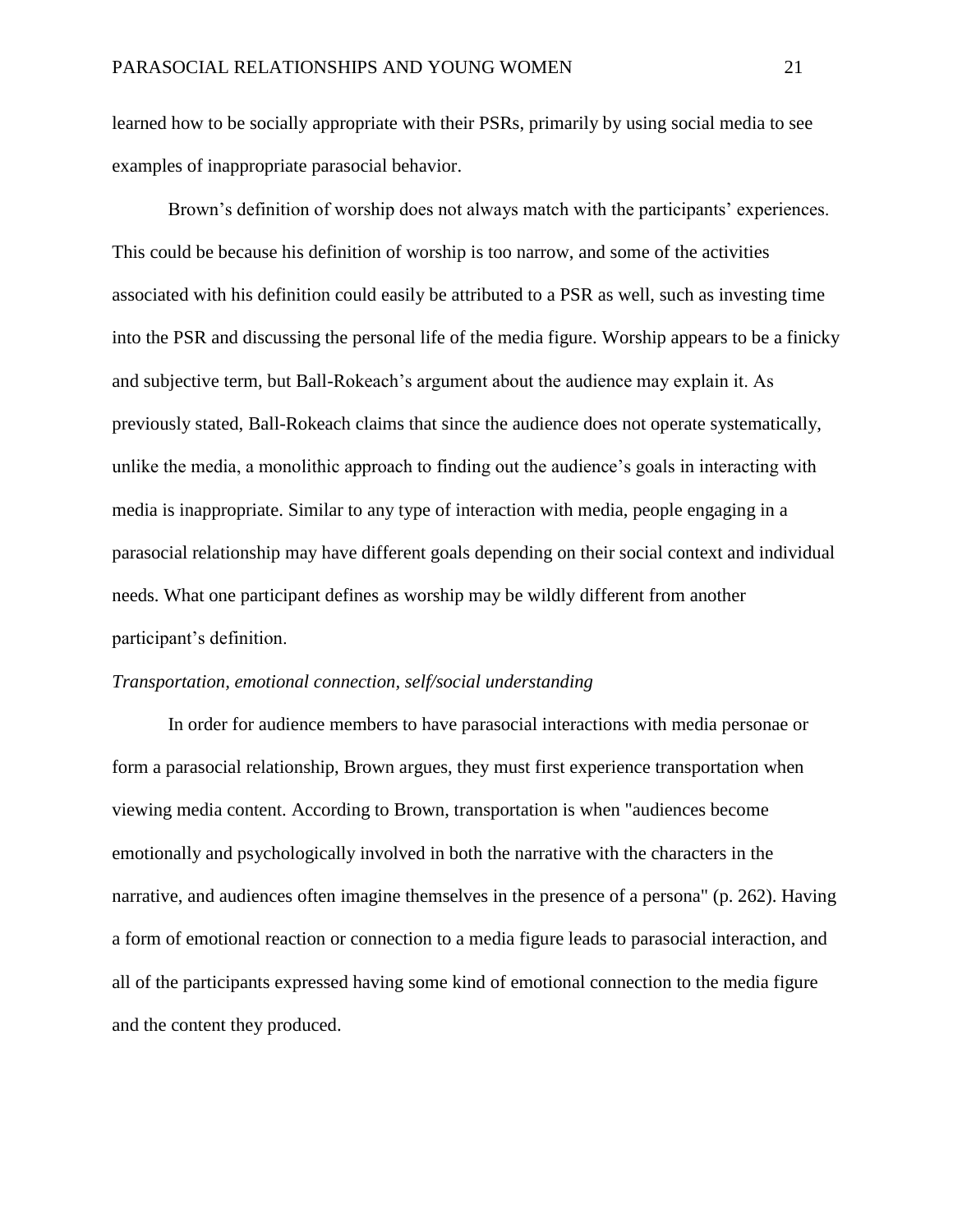Participants spoke about their media figures' personality traits as if they knew them, despite knowing they did not. MM described seeing Lana Del Rey grow as a person through listening to her music, from lyrics that romanticize depression to singing about a newfound appreciation for life. "[Harry Styles is] just such like a kind person," JB said. She described sending his tweets to friends who shared the same level of obsession as her and gushing over how nice he was. "It feels very much like a friend. Like when you see him doing something it feels very like, aww, look at my buddy, doing (laughter) a good thing." Harry Styles is one of the more popular former members of One Direction, and evidently, his fans can form very strong parasocial bonds with him. This could likely be due to his ability to exist as a very famous public figure— JB described that he was more cordial with paparazzi than other members of the band. Horton and Wohl claim that a media persona hoping to initiate a successful parasocial relationship with audiences should be kind and personable (p. 220). Styles' ability to make fans such as JB feel as if they are in the presence of a nice and caring person through reading a tweet or watching a video echoes Horton and Wohl's ideas about what makes people attracted to a media persona. JB also described Styles' motto, "treat people with kindness" as being very influential for her. The motto is printed on Styles' clothing merchandise, and JB owns a jacket with the motto printed on the sleeve so it is most visible to her, serving as a personal reminder. She said that in times where she was frustrated with someone, she would remember Styles' motto and found herself having a more understanding attitude toward the other person. Styles may be more naturally kind while under the pressure of being a public figure, but he also markets this aspect of his personality, as seen through his motto and its accompanying merchandise. Media personae can sustain parasocial relationships not just through their media, but also through merchandise that can serve as a physical reminder of the PSR. One aspect of the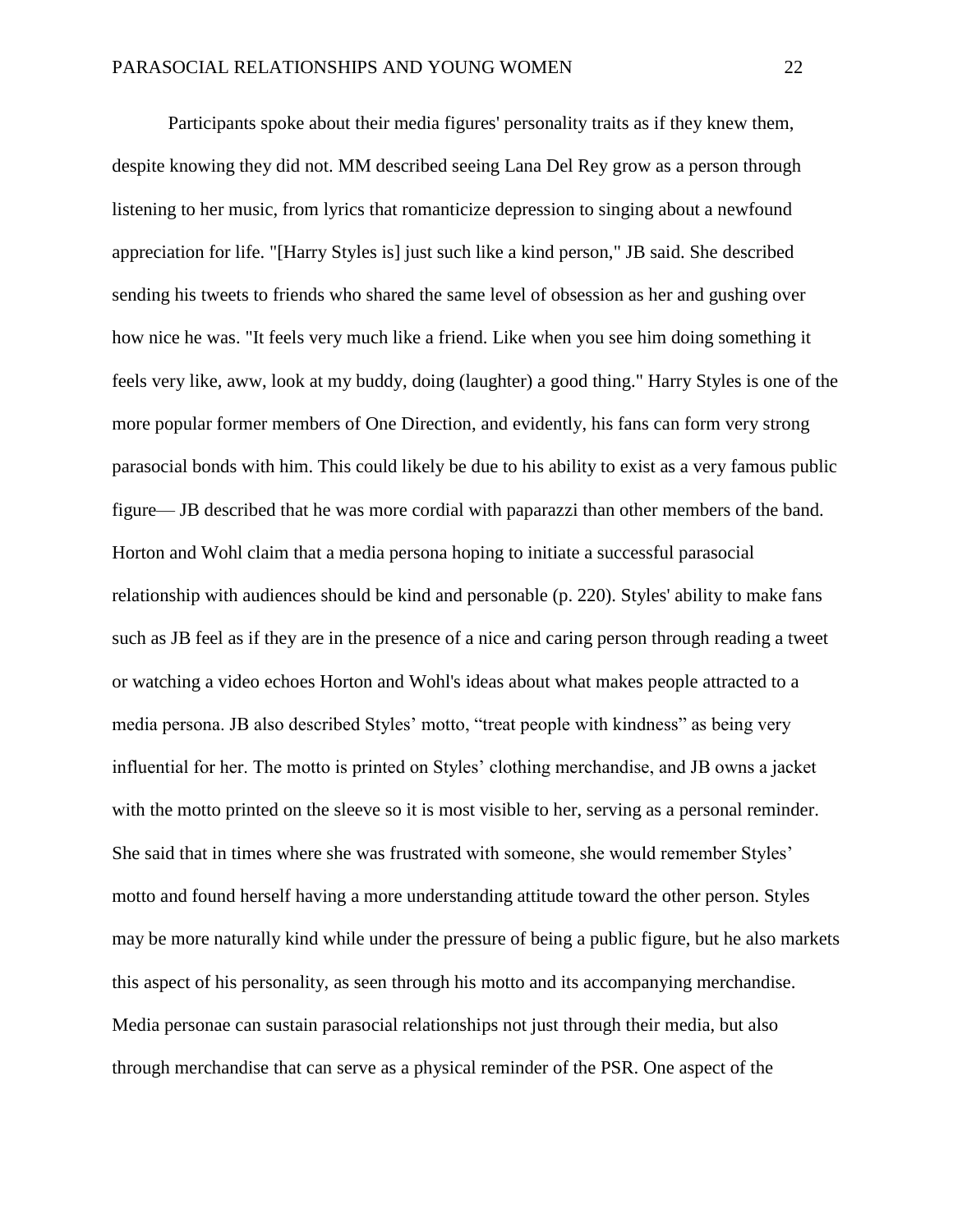audience experience that Ball-Rokeach does not discuss in much detail is how the viewer is also often a consumer of goods, and media systems operate (in the United States) as part of a capitalist system. Fashion choices inspired by PSR could be deemed a form of social play, though it is just as much about status and profit. Further research could investigate how consumerism intertwines with PSI and PSR in our mass media system in comparison to more public media systems.

EB's descriptions of her experiences listening to Mitski provide a richer understanding of how parasocial interaction aims to captivate an audience. In their analysis of various strategies media personae use to initiate parasocial intimacy, Horton and Wohl write "the persona tries as far as possible to eradicate, or at least to blur, the line which divides him and his show, as a formal performance, from the audience both in the studio and at home" by interacting with the audience, using intimate camera angles, and having a supporting cast that poses as friends with consistent and stylized character traits (p. 219). Horton and Wohl's argument focuses on personality programs where the intention of interacting with the audience is more obvious. Musicians, especially independent artists, are less likely to intentionally stoke parasocial interaction among their listeners, whereas personality programs arguably derive viewers through parasocial interactions and relationships. Yet Brown's transportation and identification and Horton and Wohl's emotional connection are evident in EB's PSR.

When I put her music on, I imagine myself as her or her as myself [...] it's always very singular when I fantasize about Mitski. Like it's not us together, it's us as the same person, [...] Like, I, I sometimes imagine her like going through the motions of like what she's singing about and like, like I create music videos in my head where either I'm the main character, she's the main character, that kind of thing.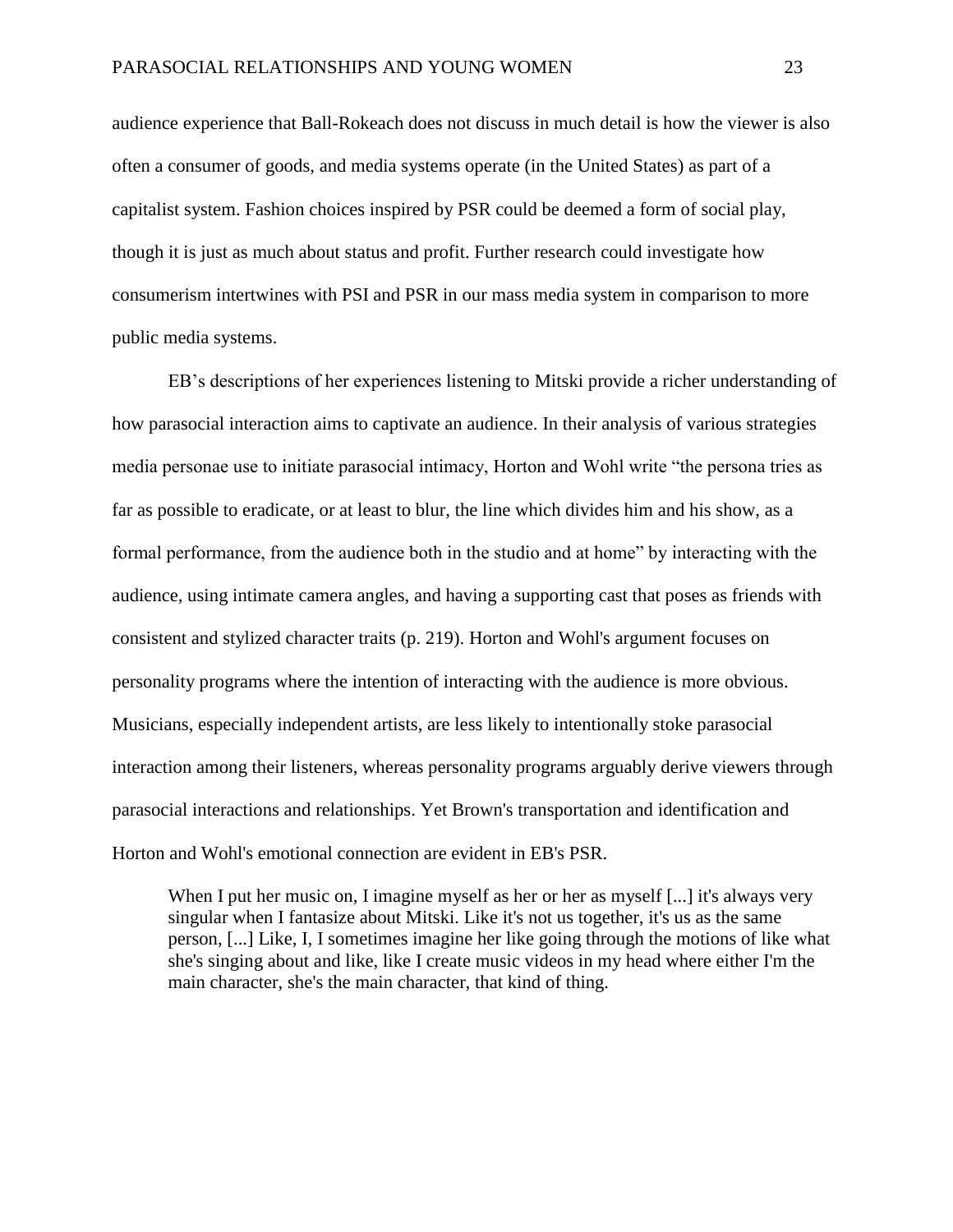Mitski's music transports her to a state where she is Mitski or Mitski as her, and as Brown writes, establishes the conditions necessary to form a PSR. EB then provides an example of her thought process while listening to Mitski's music.

She has this song crack baby and that one in particular is like, uh, I, I would imagine just like she talks about she has these metaphors throughout the song and I imagine them happening literally. And I imagine like the powerful imagery that, that, that could be captured if it, if, if it was like filmed as, uh, like, um, like if it was happening in real time. So there's like lines such as, I'm just going to quote, it's probably going to be awkward, but like, um, "went to your room thinking maybe you'll feel something, but all I saw was your burning body waiting." And so I would, I imagine myself opening the door to a like, not dreary, but just a, um, a very empty apartment in spirit and in physicality, just empty. And there's one bed and there's like a window across from where the door is and it's like the white sky outside, it's like that kind of day and there's just like nothing. It's quiet. Um, and I opened the door and on the bed there's another me and it's myself. And, um, but like the me that's on the bed is on fire, just like sitting and staring out the window or at the wall that's like next to the window or that the window is in. Yeah. And um, like the me, that's not on fire, opens the door and then the me that's on the bed is just like sitting there waiting, not sure for what but on fire and then like slowly turns around and to see the other me. Um, that's one example and that's just like one line for the whole song, but the, that's what I always picture when that line comes on.

The vivid image in EB's mind is evidence of the transportation process, but the conflation of EB and Mitski indicate what Brown refers to as identification— he cites Cohen's (2001) definition of identification as a viewer merging themselves with the media persona (p. 265). EB's PSR with Mitski has led her to identify deeply with her, despite the fact that Mitski does not usually directly address her audience in her media and her life is not as public as some of the other aforementioned media personae. This PSR likely comes from the personal nature of Mitski's lyrics. EB often emphasized Mitski's ability to capture emotions that EB herself had not been able to describe before, and described taking long walks just to listen to her music and experience emotional reactions to it. This suggests that parasocial relationships do not only come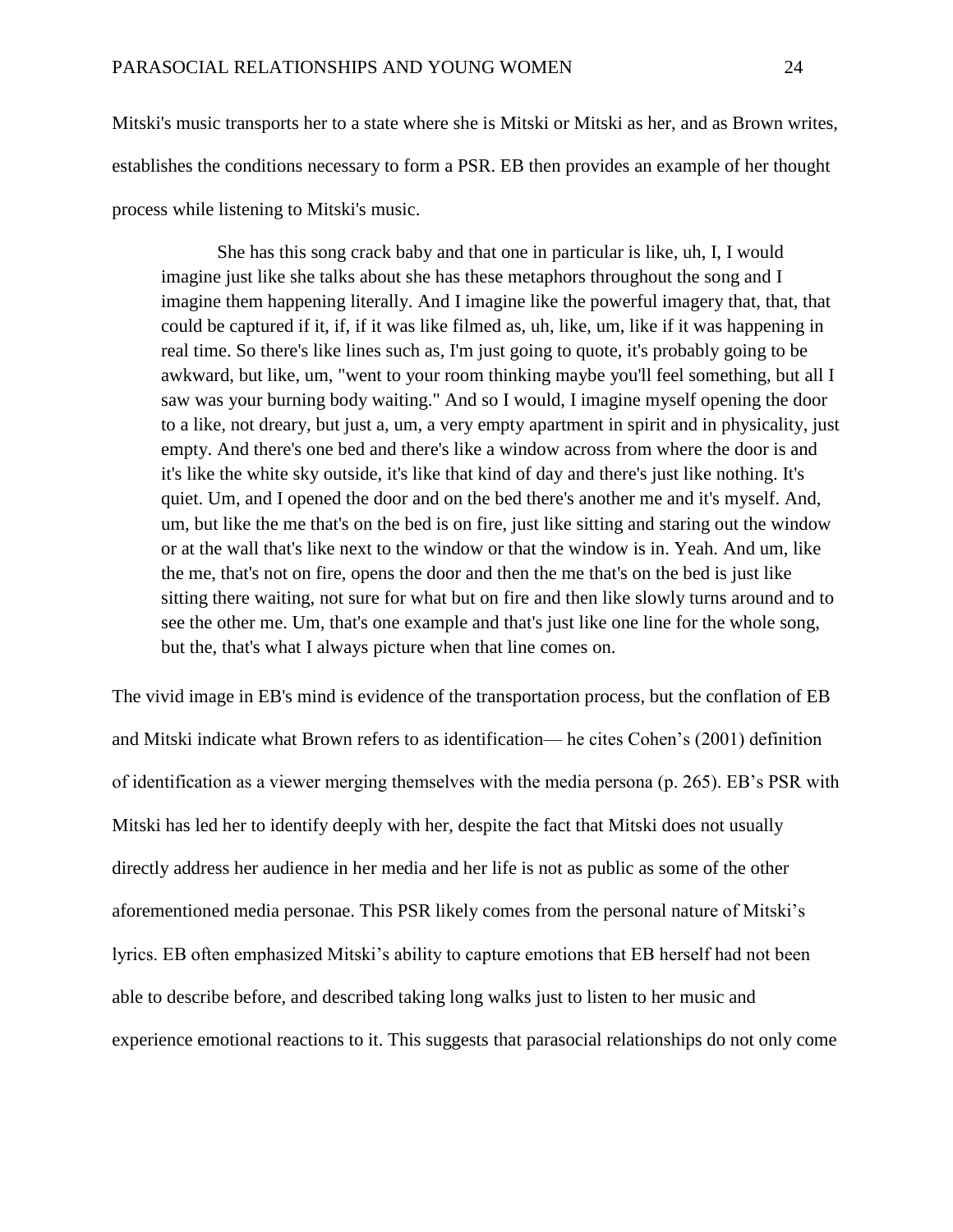from prioritizing the audience or marketing a fantasy, but they can also emerge from artistic appreciation.

Brown, drawing on Livingstone (1998) and Igartua (2010), defines identification as the stage of media involvement where audiences "empathize with and put themselves in the place of a persona and then adopt the persona's beliefs and goals" (p. 264). Though a less intense version of identification, participants would describe incidents that matched this definition.

EB's emotional transportation and subsequent identification when listening to Mitski reflects Ball-Rokeach's media dependency goal of self-understanding. Through listening to lyrics that described emotions she had always felt, EB was better able to define herself and her feelings. Identifying with Mitski gave her a renewed sense of self. JB's PSR with Harry Styles invokes the goal of social understanding. Through admiring his gracious personality and buying his merchandise, JB developed a better understanding of how to interact socially— treating people with kindness became an important value and social goal for her. Through empathizing and identifying with media personas, participants changed and developed their understanding of their identities and social behaviors.

#### *Creative activities and parasocial relationships*

Participants' parasocial relationships often influenced their creative and social activities, fulfilling Ball-Rokeach's media dependency goals of solitary and social play. These, in turn, would help the participants play their enacted roles within their PSRS— which I will address shortly. Much of the previous literature, such as Brown's theoretical article, Erickson and Dal Cin's study on PSRRs, and Stehr et al.'s theorization of parasocial interaction and opinion leadership, paint audience members experiencing PSI or PSRs as passive receptors of the media figure who mold their identities as a response to their PSR. While it is true that participants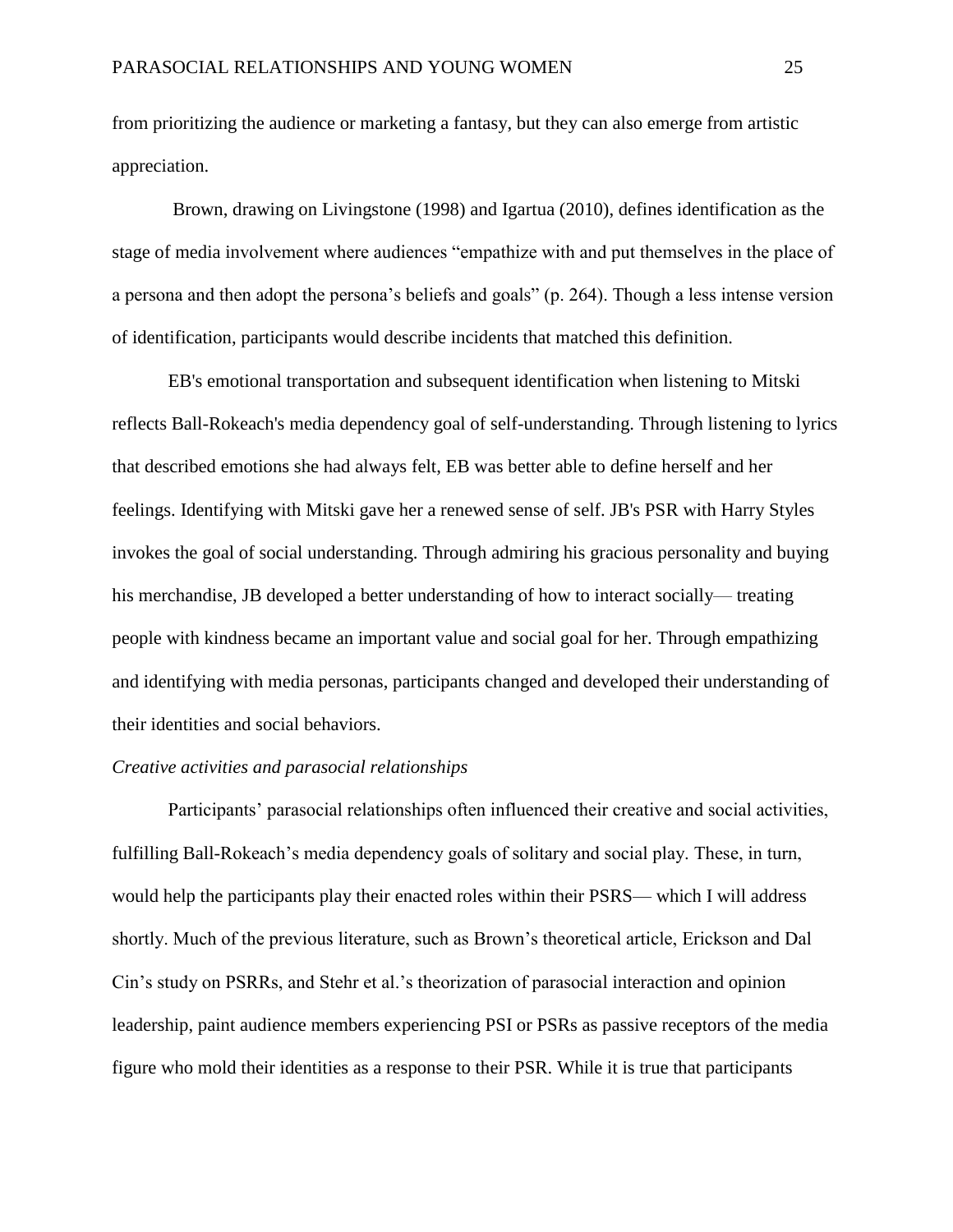adjust their behavior or beliefs from their PSRs and can struggle with the one-sided aspect of the relationship, they also use PSRs as a means to create their own art or writing and strengthen their orthosocial bonds.

EB created art while listening to Mitski to express the strong emotions she felt from her music. As she puts it:

I sometimes, I… am listening to music and sketching at the same time and like a Mitski song will come on and I can feel it influencing the content and the context of what I'm drawing and then I'll put it on repeat and then just keep going as long as I can carry it out for. So I have a few pages in my sketchbook right now that are just like specific Mitski songs.

She also created mood boards— digital collections of images meant to invoke a certain aesthetic or feeling— inspired by Mitski's songs. MM claimed she was not a particularly artistic person, but she recalled making bracelets that spelled out Lana Del Rey's album titles and the aforementioned magazine collages. As a musician, JB would learn Harry Styles' songs in the practice rooms and created a motivational series of paintings inspired by Justin Bieber during her brief PSR with him. AD is an avid writer, and both wrote and consumed fanfictions about Big Time Rush and One Direction. She was introduced to fanfiction from "imagines"— short stories, usually about boy bands, that would create a fictional scenario where the reader could imagine themselves in an orthosocial relationship with a member of the band. She emailed fanfictions to her friends— or, if the fanfiction had more serious or romantic content, she would write on paper and tear it out of her notebook to give to her friends to avoid having her mother find her writing. She recalled making collaborative, choose-your-adventure fanfictions with her friends, who appreciated her writing.

I used to also do texting fanfiction cause I was so interested in how like fanfictions work and I wanted to do kind of like choose-your-own-destination. So I had my best friend because she liked my fanfictions and like "do you want to do one over text?" So it'd be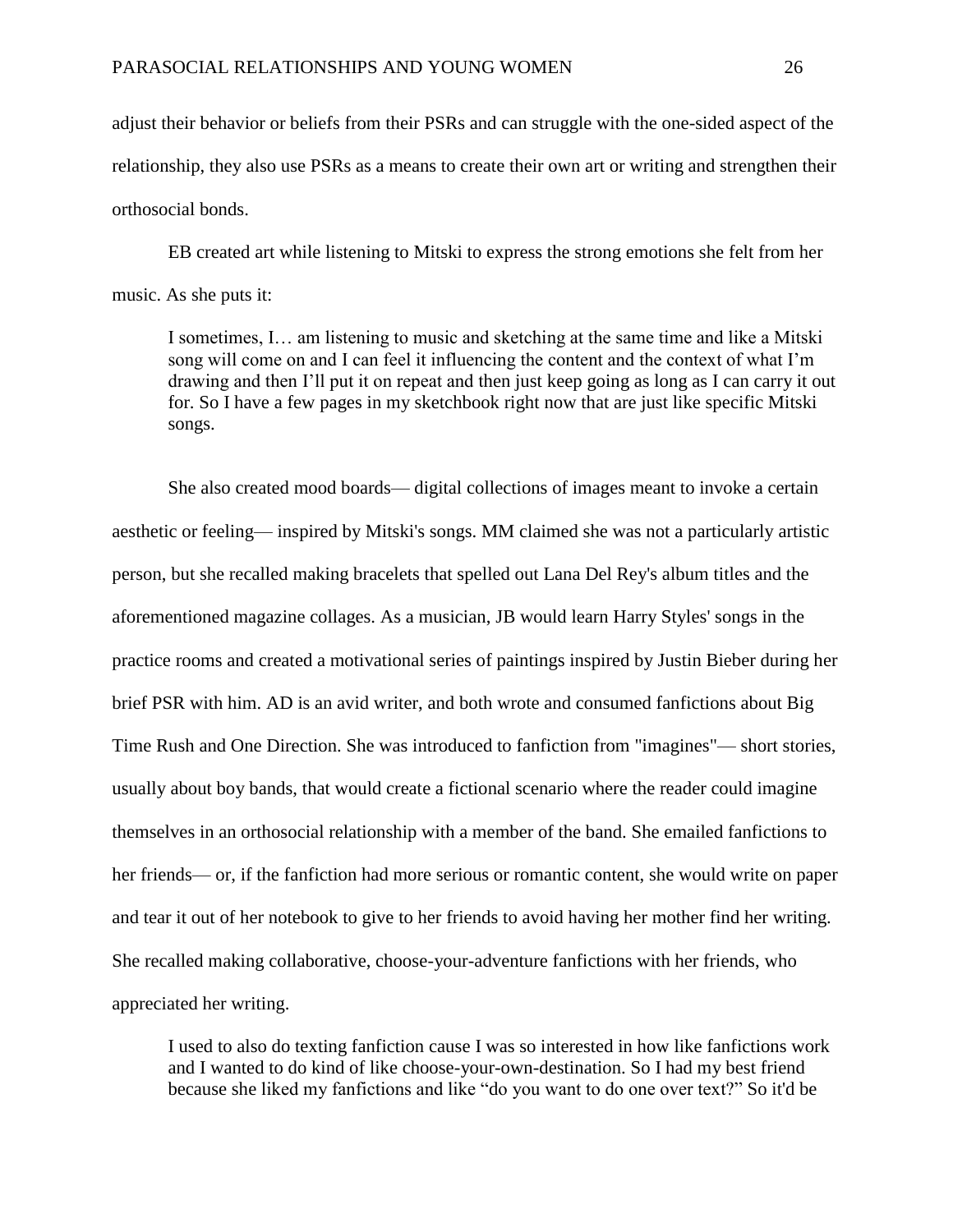like a scenario would happen or like a story would happen at some point I'd be like, "Oh do you want to go this direction with it or this one?"

She also described discussing fanfictions that she was currently reading with her close friends. Reading and writing fanfiction was an important part of social bonding for AD and her friends. JB also recalled bonding over imagines with her friends— sometimes because the presented scenario was genuinely exciting, other times laughing at especially bizarre scenarios.

Brown's transportation not only induces empathy for the media figure but also prompts the audience member to create something in response. These creative works exist as a form of both parasocial interaction and orthosocial interaction— on one hand, they are an attempt to talk back to the media figure by expressing admiration, but, as shown by AD and JB discussing these creative works with friends, they become a means for people who share a PSR to bond or for friends to support each others' creative work. Participants used PSRs as a form of solitary play by using their favorite hobbies to explore their feelings about the media figure, and they used PSRs as a form of social play to discuss and share these creative works with friends.

#### *Enacted roles, aspirations, and fantasies*

One of the biggest causes and motivations for parasocial relationships, Horton and Wohl argue, is the desire to play out a vicarious role that may be difficult to fulfill in orthosocial interaction. They describe enacted roles as "an exploration and development of new role possibilities, as in the experimental phases of actual, or aspired to, social mobility" or "an idealized version of an everyday performance" (Horton & Wohl, p. 225). Many participants played out these enacted roles and were aware of the role-playing element of PSI and PSR. Participants based these enacted roles on their career goals, romantic fantasies, or more unconscious impulses. Three of the participants' stories highlight these different categorizations.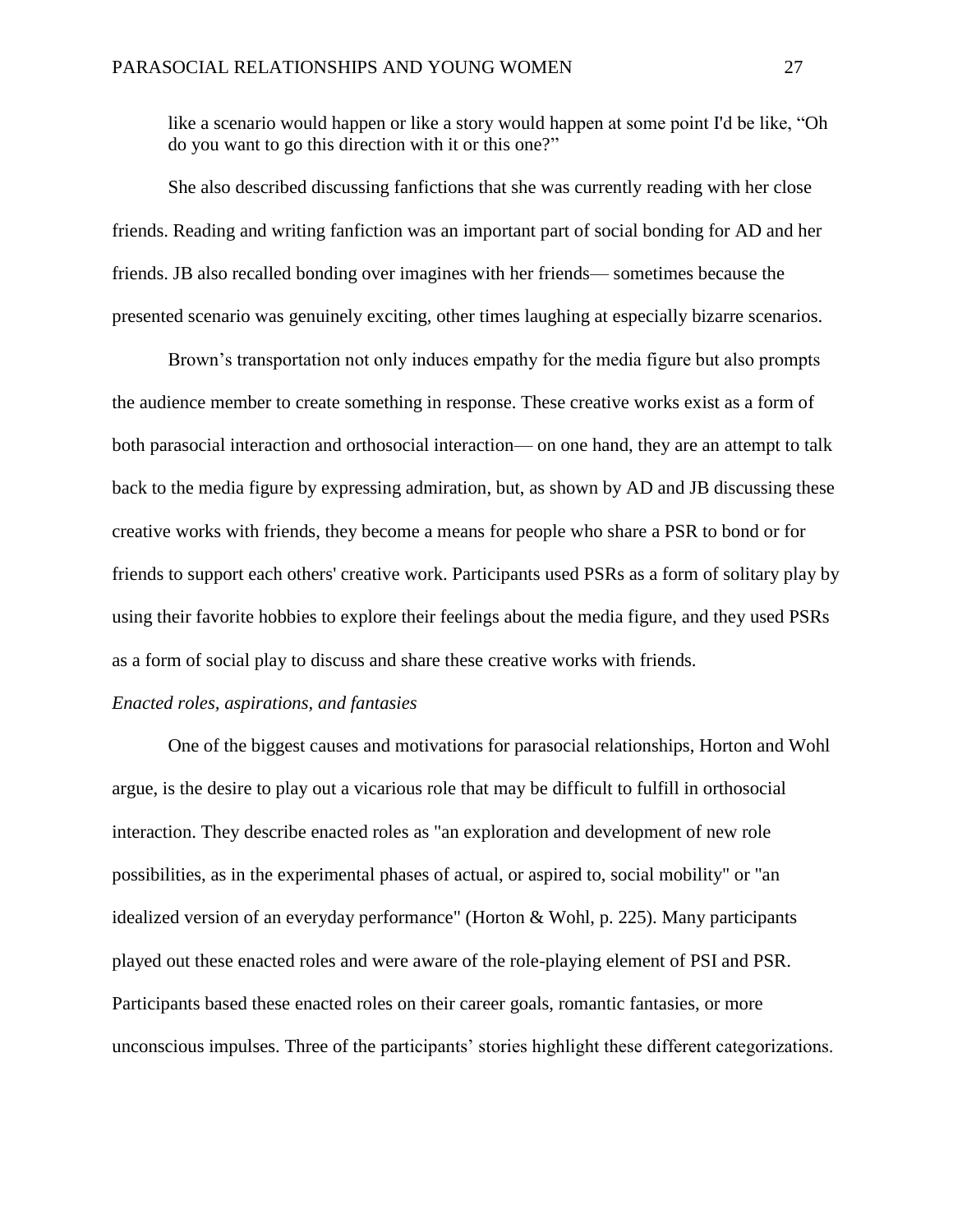JB, for example, would like to become a professional musician. She explained how her PSR supported her career goals in the focus group:

I would agree with that. I would say like for me personally, it also invokes like inspiration. Like I go to a lot of concerts, um, a lot. And kind of for like career things but also I just like, um, my parasocial relationships and getting to kind of like experience that has like showed me how much I love music and how much I love live music. And now I'm making that part of my like career path. Um, like I did live sound in high school, like that kind of thing. Like it's turned into like very inspirational and very like, um, uh, kind of like a creative output for me is like music and live music, which I wouldn't have known if I didn't have like those parasocial relationships kind of giving me that inspiration.

When listening to Harry Styles' music, JB described listening to it from the perspective of a

musician, taking note of the choices he made and using it as inspiration.

But I think like on a musical level, like there's videos of like him in the studio that like he's released. And I see him like working and in that sense that's when I'm like, this is like a one on one— more one on one kind of thing because it's like, 'oh my gosh, that's like how I like to write! And that's so cool that you're doing that type of arrangement and like working with that producer.

Her career aspirations gave her PSR with Harry Styles a special dimension that others with the

same PSR may not necessarily have.

AD's parasocial relationships allowed her to enact the role of a romantic partner. She

enacted this role through the aforementioned fanfiction and her own personal fantasies about the

media figures. In her interview, she described making up scenarios in her mind about her PSRRs

as a way to pass the time and enjoy herself.

And I think to go into more detail, to be honest, I remember being at my aunt's and I had imagined Niall being there next to me cause cause I realize I'm like, you know what, I might as well get like more vulnerable with it. Um, I was, I was just wondering like what it would be like if he was like actually there next to me. So I kind of like imagine if Niall was there next to me and I was just like resting on his shoulder.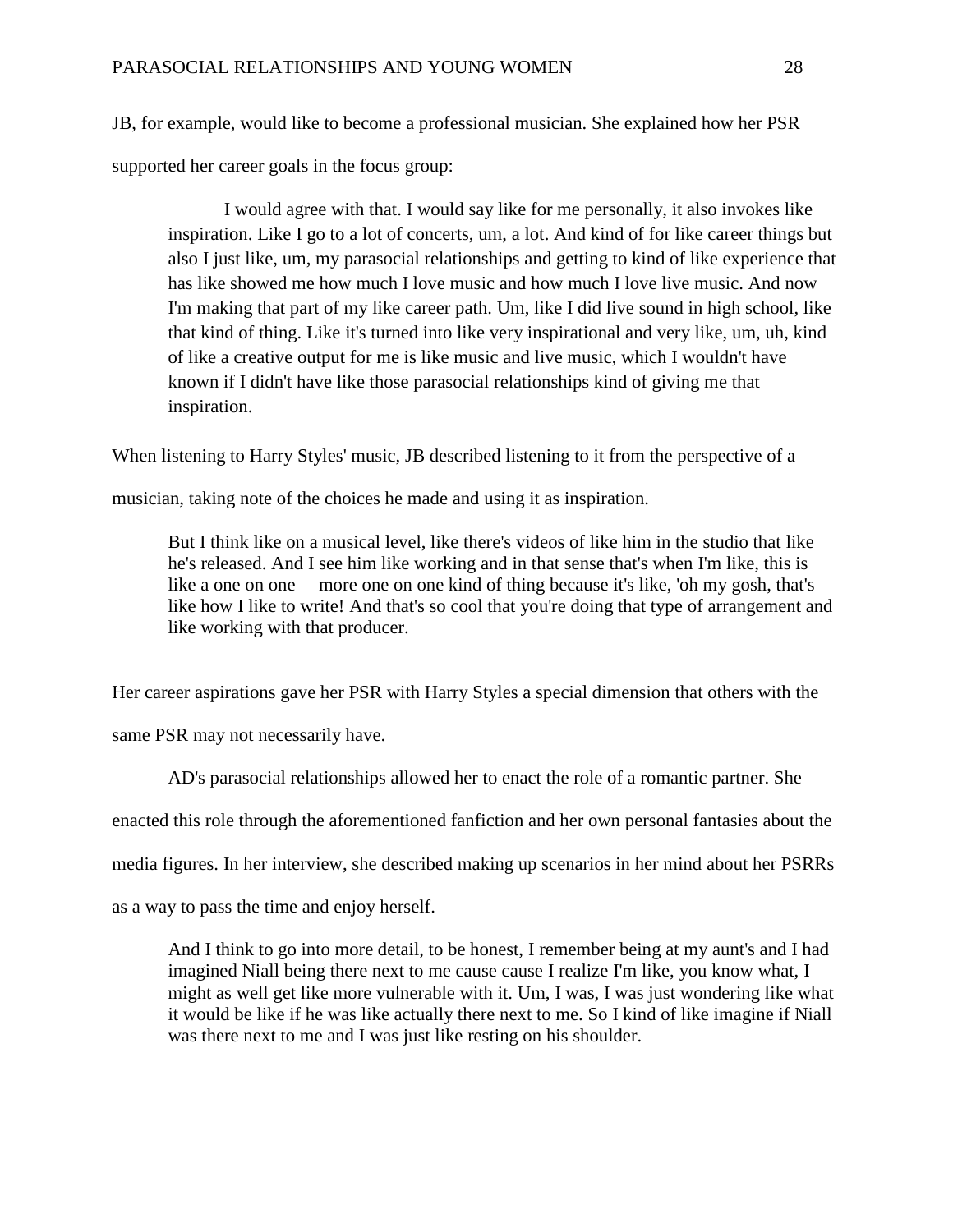For AD, she typically only had PSRRs when she was single and found them beneficial in certain ways compared to orthosocial relationships. She believed that orthosocial romantic relationships would distract her from schoolwork, whereas PSRRs were less time-consuming. All of the participants believed that PSRs were a safer type of relationship that did not require as much effort and obligation and served as a form of practice for future orthosocial relationships. While Tukachinsky and Dorros found that emotionally intense PSRRs correlated with idealized romantic beliefs and Erickson and Dal Cin found that PSRRs correlated with relationshipcontingent self-esteem, neither of these effects were found among participants. While AD had intense PSRRs that led to some worship-like behavior, she did not mention that her relationship status affected her self-esteem. In fact, she had a rather pragmatic approach to her orthosocial relationships— she recognized when a romantic relationship was detrimental to her academics and emotional wellbeing, and did not idealize her romantic partners. Conversely, EB did claim that her new romantic relationship gave her newfound self-esteem, but her PSRs were not romantic in nature. There is a mismatch (at least, in the eyes of previous literature) between participants' enacted roles in PSRs/PSRRs and their attitudes toward orthosocial relationships.

Beyond romantic relationships, enacted roles can include an idealized or romanticized vision of oneself. MM described Lana Del Rey's impact on her relationship to mental health and status. She described listening to Ultraviolence during a time where she was more depressed, and matching the moody lyrics by dressing in darker colors and feeling her depression more intensely. EB felt similarly about her time listening to Lana Del Rey. "I feel like when I like back when I was listening to Lana del Rey and like, early high school, um, I was, I think I would say it'd be like influenced to just, maybe be like, maybe my sadness was justified because it was being romanticized," she said. Lana Del Rey's music and music videos often contain glamorous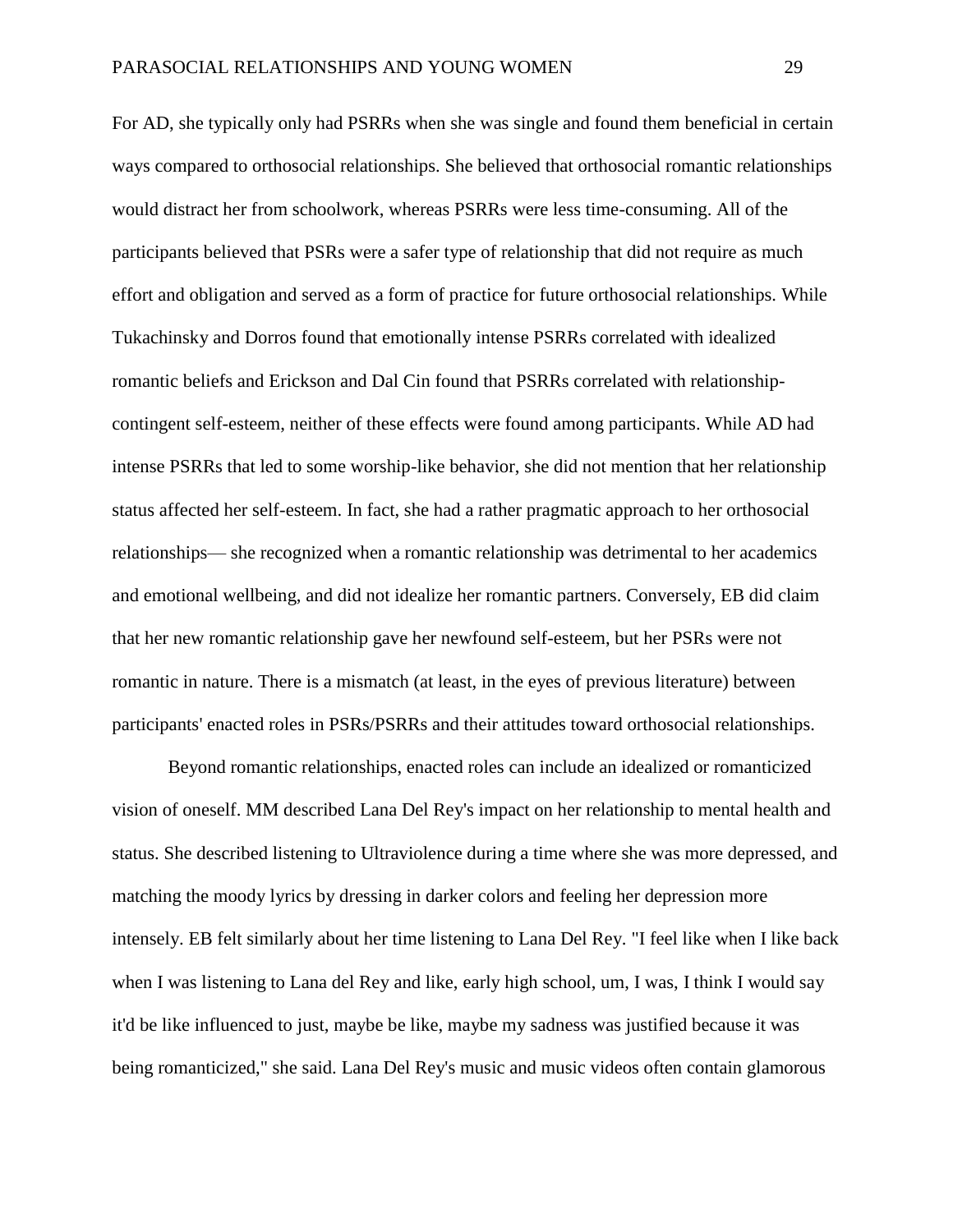imagery and dark content, often about relationships with older men, which MM felt had influenced her on a subconscious level. Perhaps the most extreme example of a PSR's influence, MM described a brief, traumatic psychotic episode induced by her new medication's side effects. She had limited control of her thoughts and actions and developed a brief crush on an older man whom she flirted with. After she changed medications, she was lucid and no longer felt the same attraction, but was disgusted to find out the man was still flirting with her. She explained her episode's connection to her PSR in her one-on-one interview.

Um, and that definitely would not have happened if I hadn't been constantly listening to like romanticization of like the Lolita story. Especially that's like the main like motif she thinks about like 'daddy' and like that type of stuff all the time. Um, yeah, it's pretty gross when I think back on it.

This incident is an example of what Tukachinsky & Dorros and Erickson & Dal Cin are concerned about— young women, influenced by a parasocial relationship and the media figure espousing unhealthy values and ideas, making unsafe relationship decisions. Interestingly— and frighteningly— this self-described media effect happened when the participant had little control over her own actions and may go beyond the realm of social science-based media effects research. Incidents such as these require interdisciplinary research collaboration with scholars of psychology, the field that originally created the theory of parasocial interaction. As a social scientist, I am not academically equipped to examine how MM's PSR affected her mind during a mental health crisis.

From harmless fantasies about walking in the snow with Niall Horan to subconsciously seeking out a whirlwind romance with an older man, each of the participants' enacted roles fulfill Ball-Rokeach's media dependency goals of action and interaction orientation. By playing out vicarious roles through their PSRs, the participants were able to determine what they would like to aspire to and what they looked for in interpersonal relationships. However, their enacted roles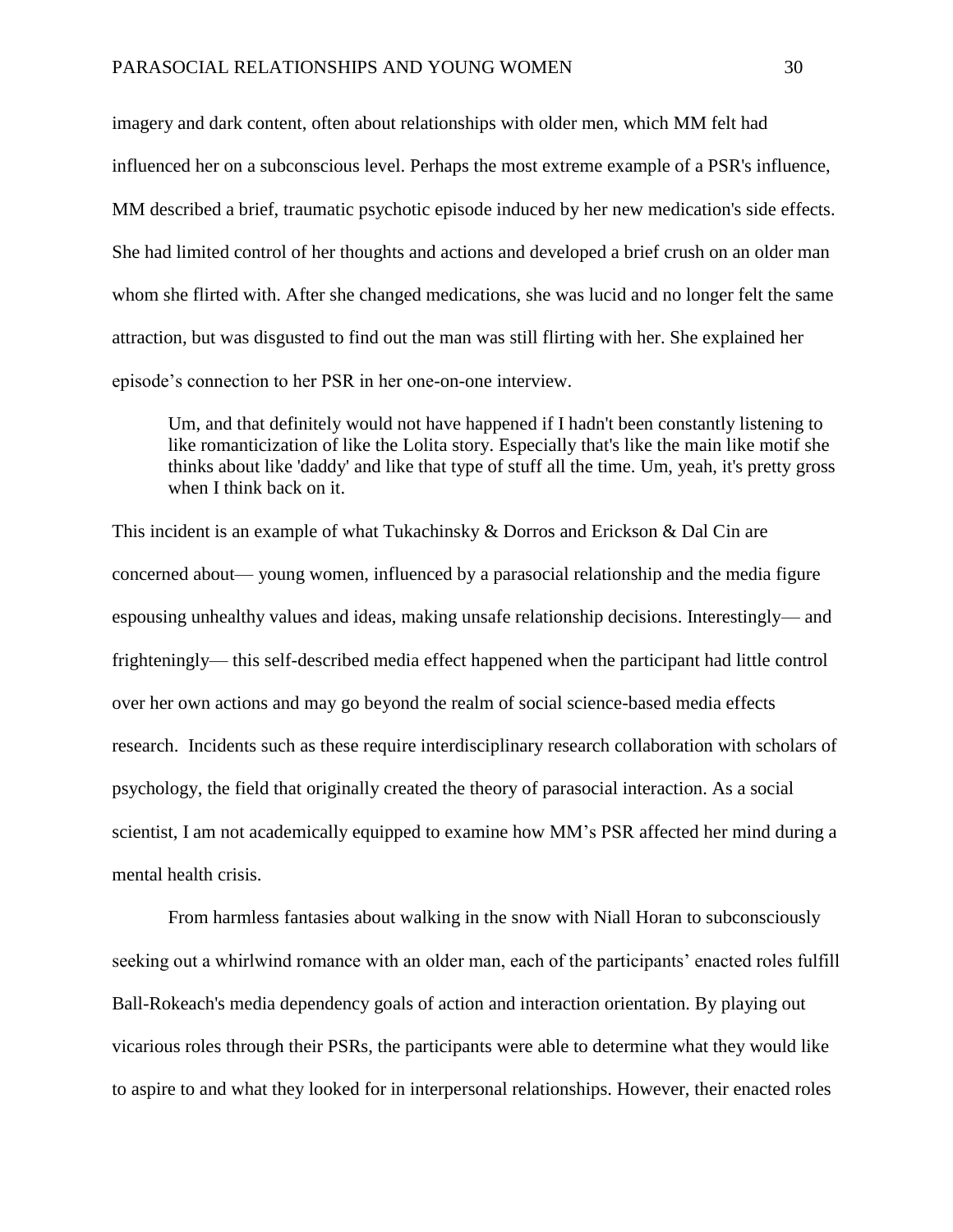did not always align with how they behaved in orthosocial relationships, and occasionally had detrimental effects.

#### **Conclusion**

Past research on parasocial relationships has called for more qualitative literature, and this focus group has provided new insight and nuance into the subject of parasocial relationships. Participants used PSR as a means for certain goals— self-understanding, exploring interests and hobbies, creating social bonds, determining social acceptability— but they also felt genuine emotional connections to their media figures akin to orthosocial interaction, just as Horton and Wohl describe. Participants did not passively consume the media figure, however, they described having self-awareness about the one-sided nature of the bond and thought critically about their PSRs and media figures. Some participants also experienced "worship" as Brown described it, others experienced it in more unconventional ways. They viewed PSI/PSRs as an easier type of relationship, with less obligations, but their PSRs did not have significant influence on their expectations of romance. The young women in the interviews fulfilled a variety of goals through their parasocial relationships and the media associated with them. Future qualitative research should examine a different segment of the population— young women are often the focus of parasocial research, but men also experience PSI. Participants mentioned that some gay men had strong PSRs with female musicians, and that their own fathers had PSRs with athletes and sports teams while scoffing at their daughters' media tastes. We should also consider studying specifically fictional media figures to determine the different goals audiences have with fictional PSRs.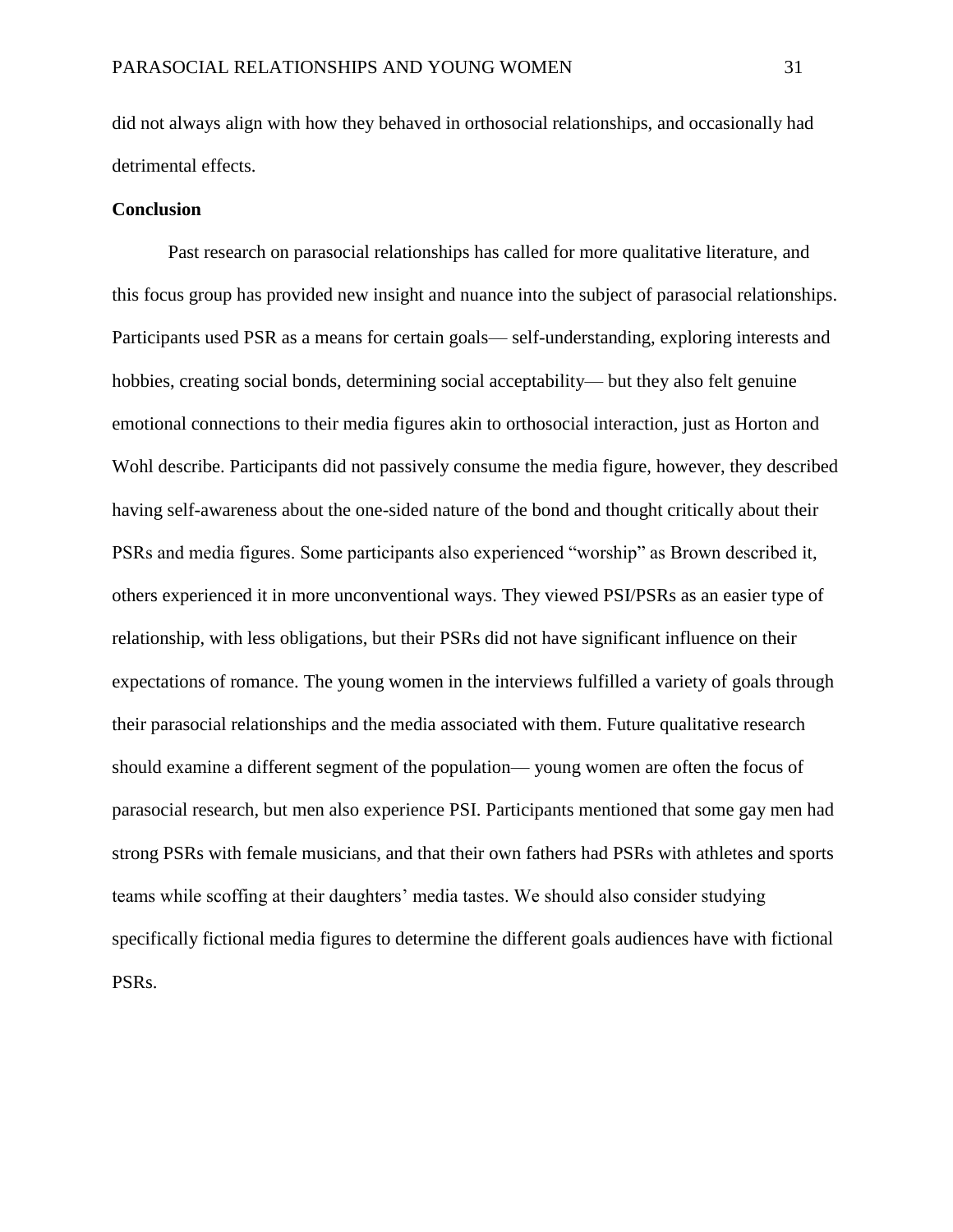#### References

- Ball-Rokeach, S. J. (1985) The origins of individual media-system dependency: A sociological framework. *Communication Research, 12*(4), 485-510.
- Brown, W. J. (2015) Examining four processes of audience involvement with media personae: transportation, parasocial interaction, identification, and worship. *Communication Theory, 25,* 259-283. DOI:10.1111/comt.12053
- Derrick, J. E., Gabriel, S., & Tippin, B. (2008) Parasocial relationships and self-discrepancies: Faux relationships have benefits for low self‐esteem individuals. *Personal Relationships, 15*(2), 261-280. DOI: 10.1111/j.1475-6811.2008.00197.x
- Erickson, S. E., & Dal Cin S. (2018) Romantic parasocial attachments and the development of romantic scripts, schemas and beliefs among adolescents. *Media Psychology, 21*(1), 111- 136, doi: 10.1080/15213269.2017.1305281
- Giles, D. C. (2002) Parasocial interaction: A review of the literature and a model for future research. *Media Psychology, 4*(3), 279-305, DOI: 10.1207/ S1532785XMEP0403\_04
- Horton, D., & Wohl, R. R. (1956). Mass Communication and Para-Social Interaction. *Psychiatry, 19*(3), 215–229.
- Stehr, P., Rössler, P., Leissner, L., & Schönhardt, F. (2015). Parasocial opinion leadership media personalities' influence within parasocial relations: Theoretical conceptualization and preliminary results. *International Journal of Communication, 9,* 982–1001.
- Tukachinsky, R., & Dorros, S. M. (2018) Parasocial romantic relationships, romantic beliefs, and relationship outcomes in USA adolescents: rehearsing love or setting oneself up to fail?, *Journal of Children and Media, 12*(3), 329-345, DOI: 10.1080/17482798.2018.1463917